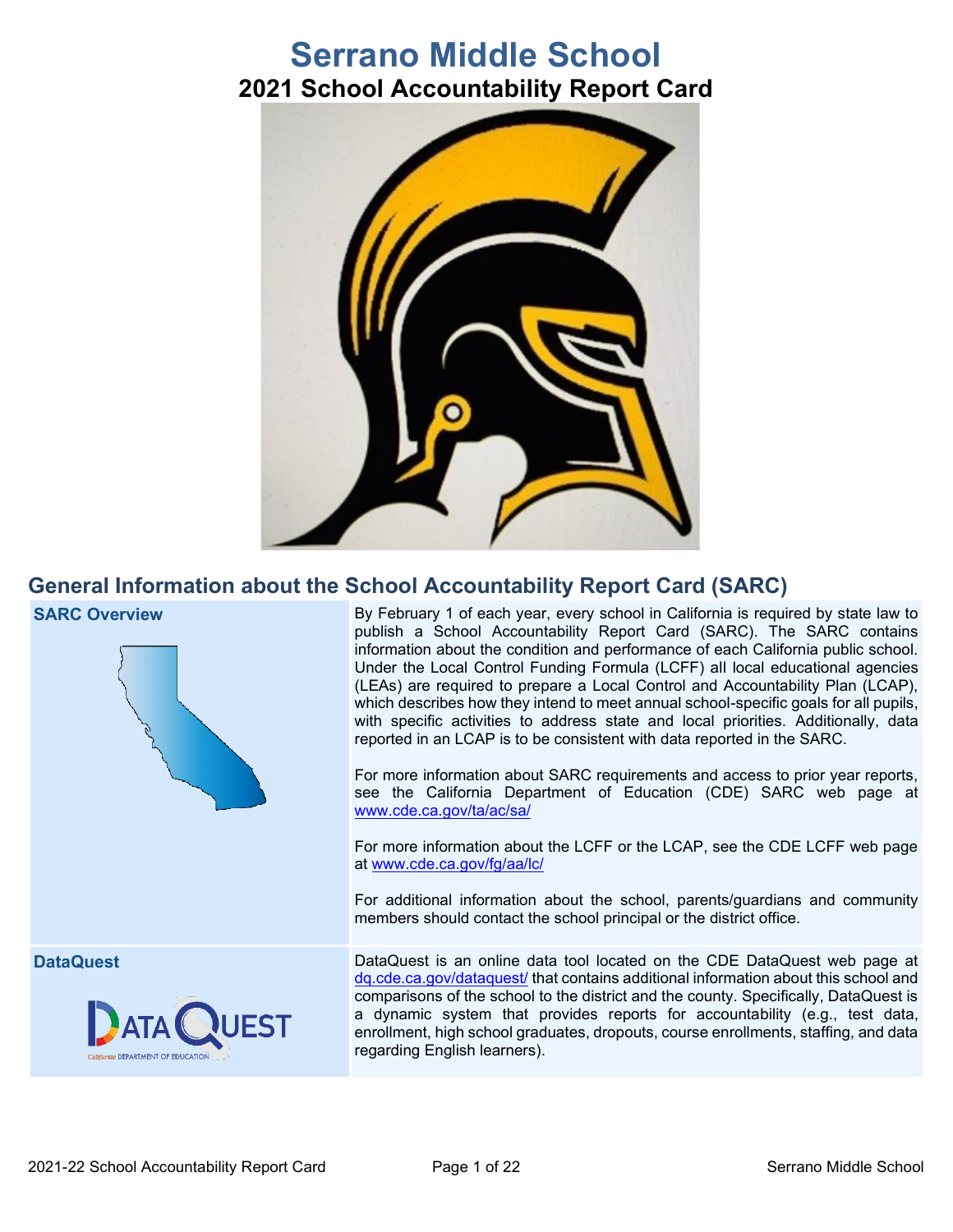

**California School Dashboard** The California School Dashboard (Dashboard) [www.caschooldashboard.org/](http://www.caschooldashboard.org/) reflects California's new accountability and continuous improvement system and provides information about how LEAs and schools are meeting the needs of California's diverse student population. The Dashboard contains reports that display the performance of LEAs, schools, and student groups on a set of state and local measures to assist in identifying strengths, challenges, and areas in need of improvement.

**Internet Access** Internet access is available at public libraries and other locations that are publicly accessible (e.g., the California State Library). Access to the Internet at libraries and public locations is generally provided on a first-come, first-served basis. Other use restrictions may include the hours of operation, the length of time that a workstation may be used (depending on availability), the types of software programs available on a workstation, and the ability to print documents.

#### **2021-22 School Contact Information**

| <b>School Name</b>                       | Serrano Middle School        |
|------------------------------------------|------------------------------|
| <b>Street</b>                            | 4725 San Jose Street         |
|                                          |                              |
| City, State, Zip                         | Montclair                    |
| <b>Phone Number</b>                      | 909-624-0029                 |
| <b>Principal</b>                         | Annamaria Amaro              |
| <b>Email Address</b>                     | anna.amaro@omsd.net          |
| <b>School Website</b>                    | https://www.omsd.net/serrano |
| <b>County-District-School (CDS) Code</b> | 36-67819-6036289             |

#### **2021-22 District Contact Information**

| <b>District Name</b>            | Ontario-Montclair School District |
|---------------------------------|-----------------------------------|
| <b>Phone Number</b>             | $(909)$ 459-2500                  |
| <b>Superintendent</b>           | Dr. James Q. Hammond              |
| <b>Email Address</b>            | info@omsd.net                     |
| <b>District Website Address</b> | https://www.omsd.net              |

#### **2021-22 School Overview**

#### Mission Statement:

Serrano Middle School facilitates student success through a challenging learning environment with high expectations.

Serrano Middle School is a high achieving, student-centered school, where all students reach their full potential. All teachers and administrative staff are issued laptop computers which access a school-wide wireless network. All academic classrooms are equipped with Interactive SmartBoards and document cameras. A rigorous staff development plan has been implemented to give Serrano's staff the training necessary to use this technology to improve student learning. We are recognized as a National AVID Model Demonstration School, where all students receive rigorous instruction by dedicated teachers utilizing research-based best practices for success in high school, college and career. Serrano offers six sections of AVID and continues to provide a successful program with approximately 160 AVID students.

Serrano's tradition of rich academic achievement is exemplified by being the top performing Math Department and the largest growing English Language Arts Department in OMSD. Serrano has also earned Top Middle School Attendance for the last five of the last six years. In addition to high academic achievement, Serrano offers over 25 enrichment courses, such as: Spanish through Art & Culture, Arabic Exploration, String, Vocal and Orchestra Music, Leadership, Drama, Computer Coding, Creative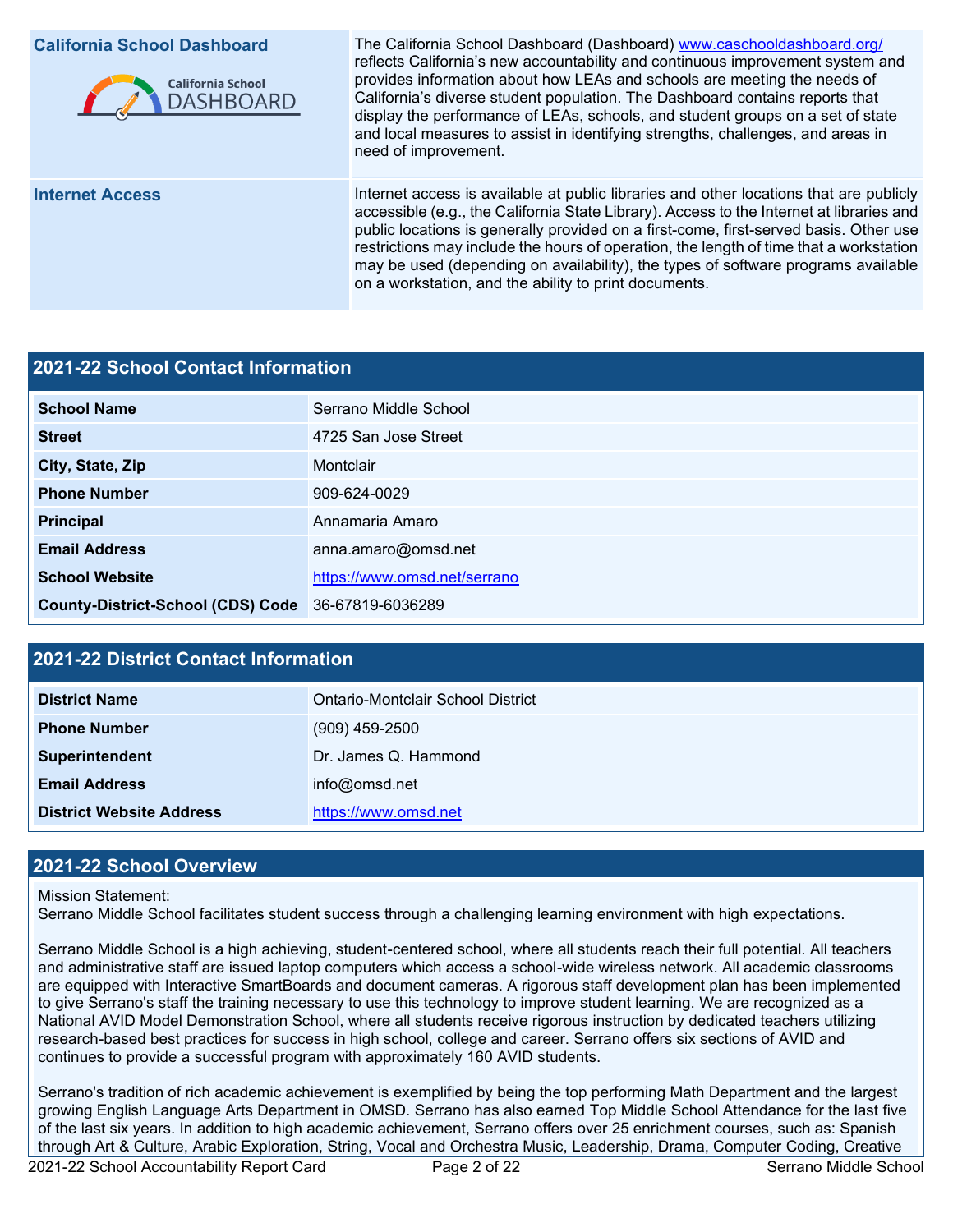#### **2021-22 School Overview**

Writing, Broadcast Journalism and an intermural athletic program, which complement excellence in student learning and participation. The Serrano staff are dedicated to meeting the academic, behavioral and social-emotional needs of early adolescents. At Serrano we work hard to provide activities to enhance the academic, personal and social development of each student. Serrano employs a Counselor, Outreach Consultant and two Student Mentors to assist and identify individual student needs and provide interventions and enrichment opportunities to give students every opportunity to reach their full potential.

Serrano students are provided with many opportunities to excel and their achievements are recognized in a variety of activities, including recognition assemblies, performing arts, and athletic competitions. To continue to meet our goal of reductions in office discipline, the Administration, Campus Mentors and Campus Safety Officer oversee all student behavior management issues. Serrano implemented PBIS (Positive Behavior Interventions and Supports) school-wide and will continue to expand this implementation in the upcoming school years. We were recognized as a Silver Medalist for PBIS in 2016-2017, 2017-2018 and a Gold Medalist in 2018-2019. As a district-wide initiative, teachers will continue to receive professional development in California Content Standards, i-Ready and Smarter Balanced Assessments. New performance tasks in ELA and Math are in place and the data collected from these assessments are used to inform instruction. Math and ELA instruction is supported with two Intervention teachers that each teach five periods of Math and ELA Intervention classes, respectively. These Intervention classes are designed to support the academic needs of students that are reaching to achieve academic grade level proficiency.

## **About this School**

## **2020-21 Student Enrollment by Grade Level**

| <b>Grade Level</b>      | <b>Number of Students</b> |  |  |  |  |  |
|-------------------------|---------------------------|--|--|--|--|--|
| <b>Grade 7</b>          | 446                       |  |  |  |  |  |
| Grade 8                 | 358                       |  |  |  |  |  |
| <b>Total Enrollment</b> | 804                       |  |  |  |  |  |

### **2020-21 Student Enrollment by Student Group**

| <b>Student Group</b>                   | <b>Percent of Total Enrollment</b> |
|----------------------------------------|------------------------------------|
| Female                                 | 48.5                               |
| <b>Male</b>                            | 51.5                               |
| American Indian or Alaska Native       | 0.2                                |
| Asian                                  | 2.7                                |
| <b>Black or African American</b>       | 1.7                                |
| <b>Filipino</b>                        | 1.4                                |
| <b>Hispanic or Latino</b>              | 89.4                               |
| Native Hawaiian or Pacific Islander    | 0.2                                |
| <b>Two or More Races</b>               | $\mathbf{1}$                       |
| <b>White</b>                           | 3.2                                |
| <b>English Learners</b>                | 15.2                               |
| <b>Foster Youth</b>                    | 0.7                                |
| <b>Homeless</b>                        | 8                                  |
| <b>Socioeconomically Disadvantaged</b> | 90.2                               |
| <b>Students with Disabilities</b>      | 15.4                               |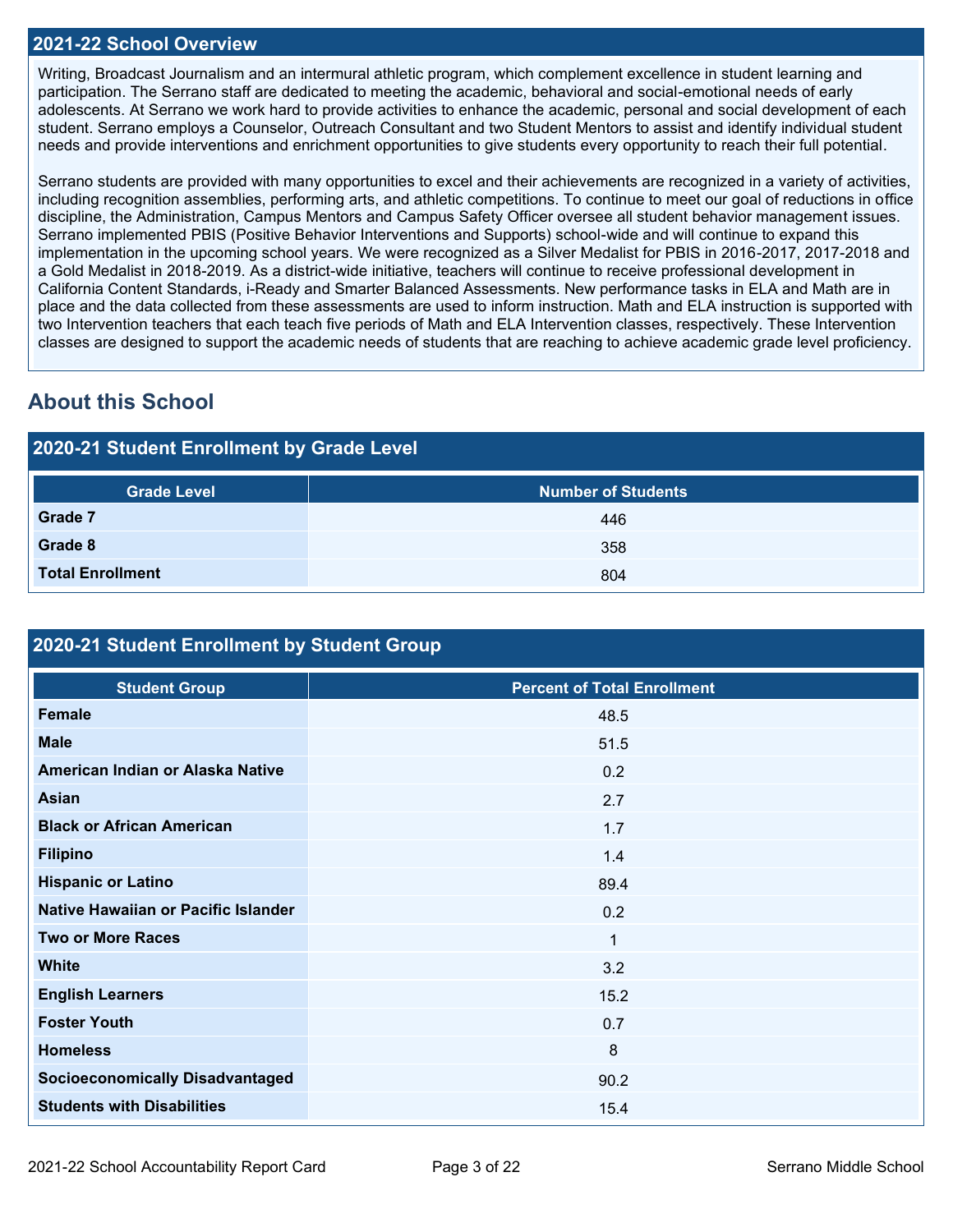## **A. Conditions of Learning State Priority: Basic**

The SARC provides the following information relevant to the State priority: Basic (Priority 1):

- Degree to which teachers are appropriately assigned and fully credentialed in the subject area and for the pupils they are teaching;
	- Pupils have access to standards-aligned instructional materials; and
- School facilities are maintained in good repair

Note: For more information refer to the Updated Teacher Equity Definitions web page at<https://www.cde.ca.gov/pd/ee/teacherequitydefinitions.asp>

#### **2019-20 Teacher Preparation and Placement**

| 0 |
|---|
| 0 |
|   |
|   |
|   |

Note: The data in this table is based on Full Time Equivalent (FTE) status. One FTE equals one staff member working full time; one FTE could also represent two staff members who each work 50 percent of full time. Additionally, an assignment is defined as a position that an educator is assigned to based on setting, subject, and grade level. An authorization is defined as the services that an educator is authorized to provide to students.

#### **2019-20 Teachers Without Credentials and Misassignments (considered "ineffective" under ESSA)**

| <b>Authorization/Assignment</b>                              | 2019-20      |
|--------------------------------------------------------------|--------------|
| <b>Permits and Waivers</b>                                   | $\Omega$     |
| <b>Misassignments</b>                                        | $\Omega$     |
| <b>Vacant Positions</b>                                      | $\mathbf{U}$ |
| <b>Total Teachers Without Credentials and Misassignments</b> | 0            |

#### **2019-20 Credentialed Teachers Assigned Out-of-Field (considered "out-of-field" under ESSA)**

| <b>Indicator</b>                                       | 2019-20 |
|--------------------------------------------------------|---------|
| Credentialed Teachers Authorized on a Permit or Waiver |         |
| <b>Local Assignment Options</b>                        |         |
| <b>Total Out-of-Field Teachers</b>                     |         |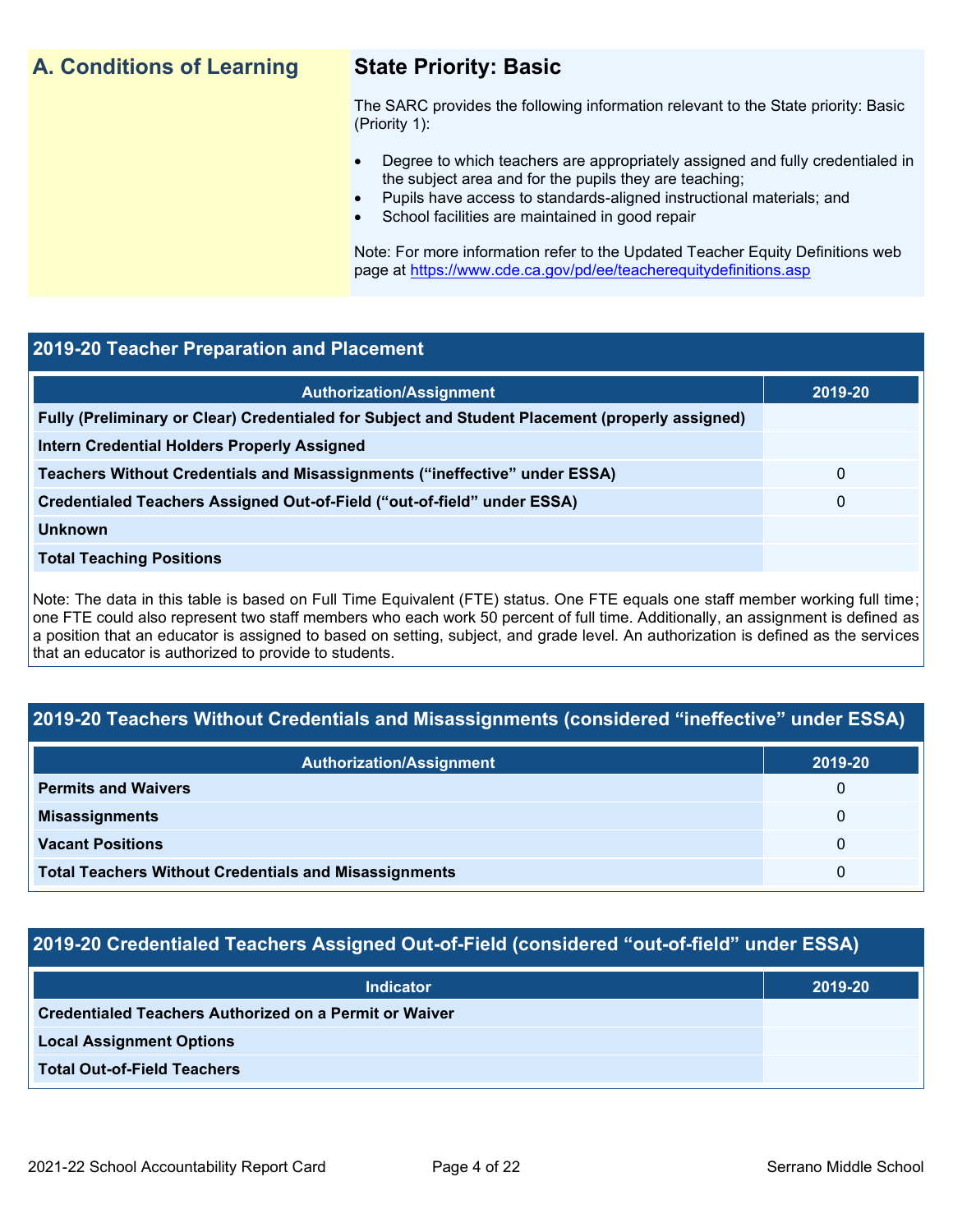### **2019-20 Class Assignments**

| <b>Indicator</b>                                                                                                                                    | 2019-20  |
|-----------------------------------------------------------------------------------------------------------------------------------------------------|----------|
| <b>Misassignments for English Learners</b><br>(a percentage of all the classes with English learners taught by teachers that are misassigned)       |          |
| No credential, permit or authorization to teach<br>(a percentage of all the classes taught by teachers with no record of an authorization to teach) | $\Omega$ |

## **2021-22 Quality, Currency, Availability of Textbooks and Other Instructional Materials**

**Year and month in which the data were collected August 2021** August 2021

| <b>Subject</b>                    | Textbooks and Other Instructional Materials/year of<br><b>Adoption</b>                                                                                                                                                                                                                                                                                                                                                                                                               | <b>From</b><br><b>Most</b><br><b>Recent</b><br><b>Adoption</b> | <b>Percent</b><br><b>Students</b><br><b>Lacking Own</b><br><b>Assigned</b><br>Copy |
|-----------------------------------|--------------------------------------------------------------------------------------------------------------------------------------------------------------------------------------------------------------------------------------------------------------------------------------------------------------------------------------------------------------------------------------------------------------------------------------------------------------------------------------|----------------------------------------------------------------|------------------------------------------------------------------------------------|
| <b>Reading/Language Arts</b>      | 6-8 Collections (Houghton Mifflin Harcourt - Adopted 2016                                                                                                                                                                                                                                                                                                                                                                                                                            | Yes                                                            | 0%                                                                                 |
| <b>Mathematics</b>                | TK-8 - Eureka Math (Great Minds)- Adopted 2015* and then<br>in 2018* for Dual Immersion program.<br>K-8 mathematics materials were selected by OMSD<br>stakeholders to adopt due to the level of rigor of the program<br>and a strong alignment with the California State Standards.<br>*TK mathematics materials are from the most recent local<br>adoption.<br>Integrated Math, High School Credit Course, Houghton Mifflin<br>Harcourt, Integrated Math I, 2015 adopted May, 2020 | <b>No</b>                                                      | 0%                                                                                 |
| <b>Science</b>                    | 6-8 California Inspire Science-Preferred Integrated (McGraw<br>Hill) - Adopted 2019                                                                                                                                                                                                                                                                                                                                                                                                  | Yes                                                            | 0%                                                                                 |
| <b>History-Social Science</b>     | TK Big Day (Houghton-Mifflin-Harcourt) - Adopted 2016<br>K-5 California Vistas (Macmillan/McGraw-Hill) - Adopted<br>2006*<br>6-8 My World Interactive (Pearson) - Adopted 2018<br>*K-5 History/Social Science materials are not from the most<br>recent state adoption; however, the district has determined<br>through local review that the materials are still aligned to<br>current state standards.                                                                             | Yes                                                            | 0%                                                                                 |
| <b>Foreign Language</b>           | *Spanish II S, High School Credit Course, Vista, Imagina, 4th<br>Edition, adopted May 2020 - *Not from the most recent state<br>adoption.<br>Spanish for Native Speakers, McDougal Littel, Tu Mundo,<br>2008, adopted July 2008<br>Beginning Spanish, Prentice Hall, Realidades, 2008, adopted<br><b>July 2008</b>                                                                                                                                                                   | Yes                                                            | 0%                                                                                 |
| <b>Health</b>                     | K-8 Focus on You (Charles Merrill Publishing) - Adopted<br>1984                                                                                                                                                                                                                                                                                                                                                                                                                      | No                                                             | 0%                                                                                 |
| <b>Visual and Performing Arts</b> | TK-6 Theatre Arts Connection (SRA/McGraw-Hill) - Adopted<br>2008<br>TK-6 Art Connection (SRA/McGraw-Hill) - Adopted 2008<br>TK-8 CA Spotlight on Music (McGraw-Hill) - Adopted 2008<br>6-8 Middle School Art Series (McGraw-Hill) - Adopted 2008                                                                                                                                                                                                                                     | Yes                                                            | 0%                                                                                 |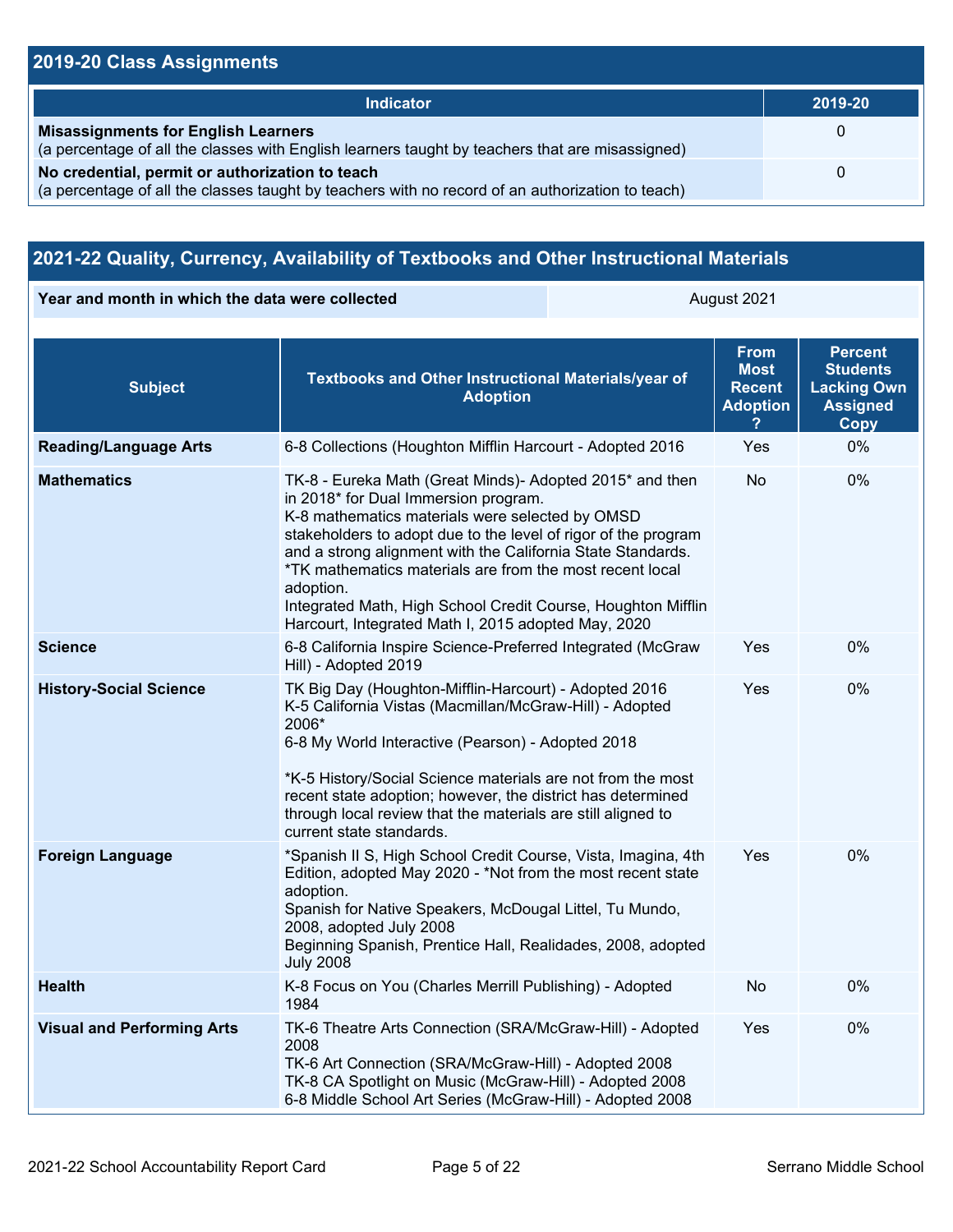#### **School Facility Conditions and Planned Improvements**

Serrano Middle School is over fifty years old and has adequate space to accommodate all classes, including playing fields and courts for P.E. The school has twenty-eight permanent classrooms, boys' and girls' locker rooms, a staff room and seven portable classrooms. There is a dedicated health office, staffed by a full time Health Aide. There is a multipurpose room, which serves as an auditorium and cafeteria. There is also a covered outdoor eating area and an outdoor assembly area. Serrano has 12 restrooms, all of which are in working order. All classrooms have a Bogen phone system, SMART board, document camera, computers with internet connection and a printer.

#### Student Safety:

Serrano Middle School maintains a safe and clean environment, both on the school grounds and in the classroom. Select personnel (teachers, administrators, custodial, clerical, CSO, nurse) are issued radios to communicate throughout campus. Students are regularly supervised before, during, and after school hours by staff and administration. All outside visitors are required to sign in at the front office and wear a visitor's identification tag if moving to any other area of campus. All visiting district personnel are required to wear easily viewed identification badges. Every classroom is equipped with a Bogen phone system, which has access to office staff and emergency response agencies. The phone system was upgraded in the Fall of 2019 and works in conjunction with the PA system. We have an OMSD grounds crew here weekly maintaining the grounds and the operations department is here as needed per our work order requests to maintain the facilities.

#### Cleanliness:

Serrano Middle School makes cleanliness a priority and ensures a clean and sanitary environment daily. Each night, Serrano's custodial staff cleans and maintains its facilities in accordance with district guidelines. Custodial staff use the district adopted cleaning products and chemicals to ensure proper safety and sanitation requirements. Serrano's campus and grounds are maintained by both Serrano's custodial department and the OMSD Ground Maintenance and Operations departments. Together we are able to provide a clean, orderly, and safe campus for students, staff, and our families. We have the Grounds crew here weekly maintaining the grounds and the Operations department is here as needed per our work order requests to maintain the facilities.

#### Maintenance and Repair:

Serrano is maintained in a manner that assures it is in good repair and functional. The administration meets with the head custodian daily and works with the entire custodial staff (3 custodians) to make certain a daily cleaning schedule is maintained so classrooms, restrooms, and the school grounds remain clean, safe, and orderly, and that the floors, walls, and plumbing system are all in good repair. The plumbing system is functional and good repair, with all toilets and sinks in good working condition. Site and district maintenance and grounds staff make sure that the work necessary to keep the school in good repair and aesthetically pleasing is completed in a timely manner. Graffiti is cleaned up and called into local agencies the same day; frequently the response time is within an hour. A work order process is used to ensure efficient service and that emergency repairs are given the highest priority.

To assist in this effort, the district's Operations Department conducts an annual in-depth evaluation of each school to determine the condition of the facilities and identify situations that need maintenance, repair, and/or an upgrade. The district uses a facility survey instrument (FIT developed by the state of California Office of Public School Construction to assist with the data gathering during the inspections. All findings are shared with the principal and work orders for needed repairs are created at that time. The results of this survey are available at the school office or the district office. The most recent FIT administration took place on January 22, 2020. Serrano received an overall rating of "Good," with all 8 categories (systems, interior, cleanliness, electrical, restroom/fountains, safety, structural, external) noted as being in good repair. At this time, there is no needed maintenance to ensure good repair.

#### Planned Improvements:

Serrano Middle School is under construction and will be opening a Wellness, Arts and Technology Center that will be complete in March 2022. This 17,673 square foot facility will include a gym with two full basketball courts that convert into volleyball courts, a performance venue equipped with audio/entertainment system, a multi-media collaboration space and a makerspace where students can create, problem solve, and develop skills, talents, thinking, and mental rigor with a focus on STEM.

#### **Year and month of the most recent FIT report** 1-22-20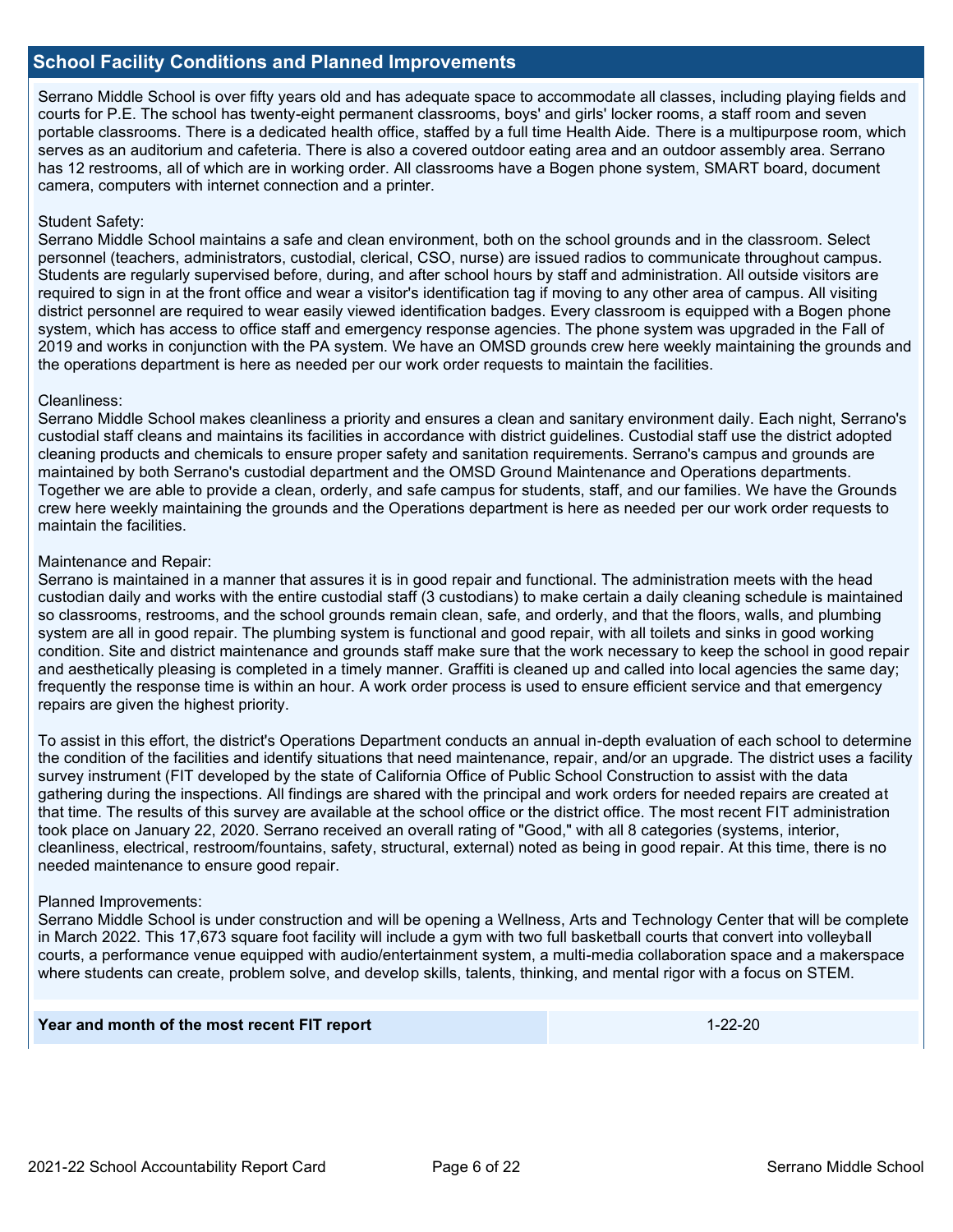| <b>School Facility Conditions and Planned Improvements</b>                    |                           |              |                     |                                                  |  |  |
|-------------------------------------------------------------------------------|---------------------------|--------------|---------------------|--------------------------------------------------|--|--|
| <b>System Inspected</b>                                                       | Rate<br>Good <sub>1</sub> | Rate<br>Fair | Rate<br><b>Poor</b> | <b>Repair Needed and Action Taken or Planned</b> |  |  |
| <b>Systems:</b><br>Gas Leaks, Mechanical/HVAC, Sewer                          | X                         |              |                     |                                                  |  |  |
| Interior:<br><b>Interior Surfaces</b>                                         | X                         |              |                     |                                                  |  |  |
| <b>Cleanliness:</b><br>Overall Cleanliness, Pest/Vermin Infestation           | X                         |              |                     |                                                  |  |  |
| <b>Electrical</b>                                                             | X                         |              |                     |                                                  |  |  |
| <b>Restrooms/Fountains:</b><br>Restrooms, Sinks/ Fountains                    | X                         |              |                     |                                                  |  |  |
| Safety:<br>Fire Safety, Hazardous Materials                                   | X                         |              |                     |                                                  |  |  |
| Structural:<br>Structural Damage, Roofs                                       | X                         |              |                     |                                                  |  |  |
| <b>External:</b><br>Playground/School Grounds, Windows/<br>Doors/Gates/Fences | X                         |              |                     |                                                  |  |  |

| <b>Overall Facility Rate</b> |      |      |      |
|------------------------------|------|------|------|
| <b>Exemplary</b>             | Good | Fair | Poor |
|                              |      |      |      |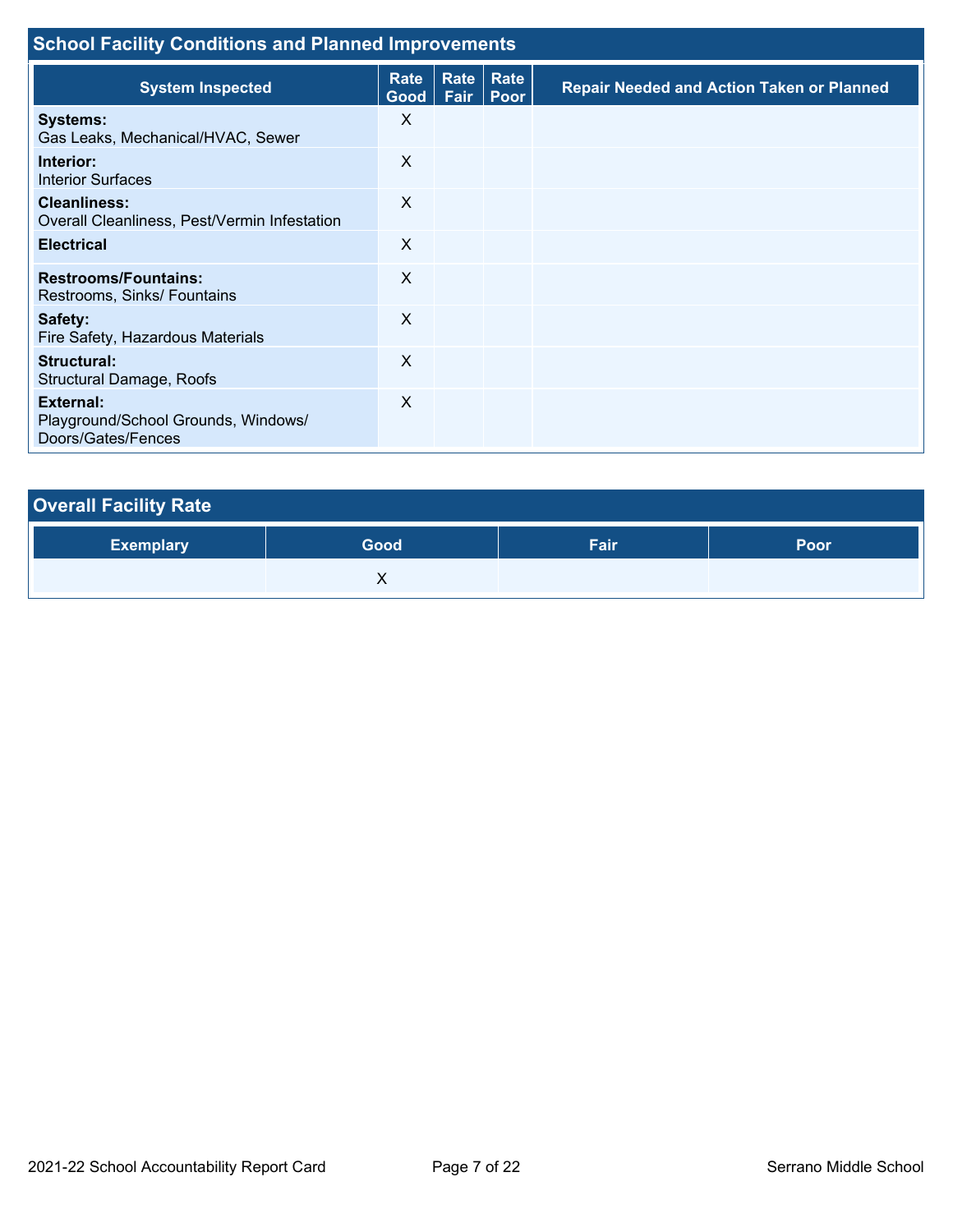## **B. Pupil Outcomes State Priority: Pupil Achievement**

The SARC provides the following information relevant to the State priority: Pupil Achievement (Priority 4):

#### **Statewide Assessments**

(i.e., California Assessment of Student Performance and Progress [CAASPP] System includes the Smarter Balanced Summative Assessments for students in the general education population and the California Alternate Assessments [CAAs] for English language arts/literacy [ELA] and mathematics given in grades three through eight and grade eleven. Only eligible students may participate in the administration of the CAAs. CAAs items are aligned with alternate achievement standards, which are linked with the Common Core State Standards [CCSS] for students with the most significant cognitive disabilities).

The CAASPP System encompasses the following assessments and student participation requirements:

- 1. **Smarter Balanced Summative Assessments and CAAs for ELA** in grades three through eight and grade eleven.
- 2. **Smarter Balanced Summative Assessments and CAAs for mathematics** in grades three through eight and grade eleven.
- 3. **California Science Test (CAST) and CAAs for Science** in grades five, eight, and once in high school (i.e., grade ten, eleven, or twelve).

#### **SARC Reporting in the 2020-2021 School Year Only**

Where the most viable option, LEAs were required to administer the statewide summative assessment in ELA and mathematics. Where a statewide summative assessment was not the most viable option for the LEA (or for one or more gradelevel[s] within the LEA) due to the pandemic, LEAs were allowed to report results from a different assessment that met the criteria established by the State Board of Education (SBE) on March 16, 2021. The assessments were required to be:

- Aligned with CA CCSS for ELA and mathematics;
- Available to students in grades 3 through 8, and grade 11; and
- Uniformly administered across a grade, grade span, school, or district to all eligible students.

#### **Options**

Note that the CAAs could only be administered in-person following health and safety requirements. If it was not viable for the LEA to administer the CAAs in person with health and safety guidelines in place, the LEA was directed to not administer the tests. There were no other assessment options available for the CAAs. Schools administered the Smarter Balanced Summative Assessments for ELA and mathematics, other assessments that meet the SBE criteria, or a combination of both, and they could only choose one of the following:

- Smarter Balanced ELA and mathematics summative assessments;
- Other assessments meeting the SBE criteria; or
- Combination of Smarter Balanced ELA and mathematics summative assessments and other assessments.

The percentage of students who have successfully completed courses that satisfy the requirements for entrance to the University of California and the California State University, or career technical education sequences or programs of study.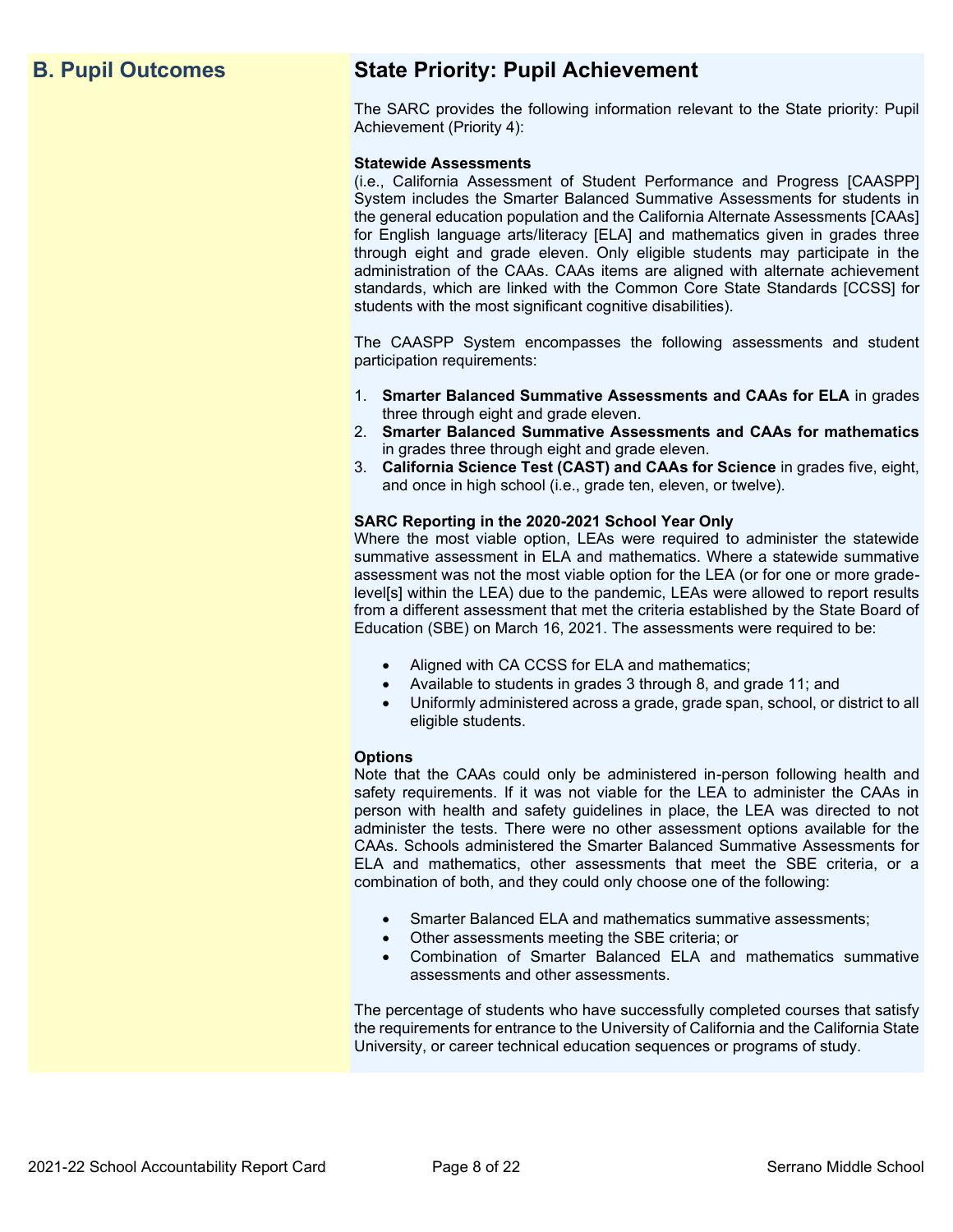#### **Percentage of Students Meeting or Exceeding the State Standard on CAASPP**

This table displays CAASPP test results in ELA and mathematics for all students grades three through eight and grade eleven taking and completing a state-administered assessment.

The 2019-2020 data cells with N/A values indicate that the 2019-2020 data are not available due to the COVID-19 pandemic and resulting summative test suspension. The Executive Order N-30-20 was issued which waived the assessment, accountability, and reporting requirements for the 2019-2020 school year.

The 2020-2021 data cells have N/A values because these data are not comparable to other year data due to the COVID-19 pandemic during the 2020-2021 school year. Where the CAASPP assessments in ELA and/or mathematics is not the most viable option, the LEAs were allowed to administer local assessments. Therefore, the 2020-2021 data between school years for the school, district, state are not an accurate comparison. As such, it is inappropriate to compare results of the 2020-2021 school year to other school years.

| <b>Subject</b>                                                       | <b>School</b><br>2019-20 | <b>School</b><br>2020-21 | <b>District</b><br>2019-20 | <b>District</b><br>2020-21 | <b>State</b><br>2019-20 | <b>State</b><br>2020-21 |
|----------------------------------------------------------------------|--------------------------|--------------------------|----------------------------|----------------------------|-------------------------|-------------------------|
| <b>English Language Arts/Literacy</b><br>$\left($ grades 3-8 and 11) | N/A                      | N/A                      | N/A                        | N/A                        | N/A                     | N/A                     |
| <b>Mathematics</b><br>$(grades 3-8 and 11)$                          | N/A                      | N/A                      | N/A                        | N/A                        | N/A                     | N/A                     |

#### **2020-21 CAASPP Test Results in ELA by Student Group**

This table displays CAASPP test results in ELA by student group for students grades three through eight and grade eleven taking and completing a state-administered assessment. The CDE will populate this table for schools in cases where the school administered the CAASPP assessment. In cases where the school administered a local assessment instead of CAASPP, the CDE will populate this table with "NT" values, meaning this school did not test students using the CAASPP. See the local assessment(s) table for more information.

| <b>CAASPP</b><br><b>Student Groups</b> | <b>CAASPP</b><br><b>Total</b><br><b>Enrollment</b> | <b>CAASPP</b><br><b>Number</b><br><b>Tested</b> | <b>CAASPP</b><br><b>Percent</b><br><b>Tested</b> | <b>CAASPP</b><br><b>Percent</b><br><b>Not Tested</b> | <b>CAASPP</b><br><b>Percent</b><br>Met or<br><b>Exceeded</b> |
|----------------------------------------|----------------------------------------------------|-------------------------------------------------|--------------------------------------------------|------------------------------------------------------|--------------------------------------------------------------|
| <b>All Students</b>                    | 792                                                | <b>NT</b>                                       | <b>NT</b>                                        | <b>NT</b>                                            | <b>NT</b>                                                    |
| <b>Female</b>                          | 384                                                | <b>NT</b>                                       | <b>NT</b>                                        | <b>NT</b>                                            | <b>NT</b>                                                    |
| <b>Male</b>                            | 408                                                | <b>NT</b>                                       | <b>NT</b>                                        | <b>NT</b>                                            | <b>NT</b>                                                    |
| American Indian or Alaska Native       | --                                                 | <b>NT</b>                                       | <b>NT</b>                                        | <b>NT</b>                                            | <b>NT</b>                                                    |
| <b>Asian</b>                           | 22                                                 | <b>NT</b>                                       | <b>NT</b>                                        | <b>NT</b>                                            | <b>NT</b>                                                    |
| <b>Black or African American</b>       | 15                                                 | <b>NT</b>                                       | <b>NT</b>                                        | <b>NT</b>                                            | <b>NT</b>                                                    |
| <b>Filipino</b>                        | --                                                 | <b>NT</b>                                       | <b>NT</b>                                        | <b>NT</b>                                            | <b>NT</b>                                                    |
| <b>Hispanic or Latino</b>              | 710                                                | <b>NT</b>                                       | <b>NT</b>                                        | <b>NT</b>                                            | <b>NT</b>                                                    |
| Native Hawaiian or Pacific Islander    | --                                                 | <b>NT</b>                                       | <b>NT</b>                                        | <b>NT</b>                                            | <b>NT</b>                                                    |
| <b>Two or More Races</b>               | --                                                 | <b>NT</b>                                       | <b>NT</b>                                        | <b>NT</b>                                            | <b>NT</b>                                                    |
| <b>White</b>                           | 23                                                 | <b>NT</b>                                       | <b>NT</b>                                        | <b>NT</b>                                            | <b>NT</b>                                                    |
| <b>English Learners</b>                | 118                                                | <b>NT</b>                                       | <b>NT</b>                                        | <b>NT</b>                                            | <b>NT</b>                                                    |
| <b>Foster Youth</b>                    | --                                                 | <b>NT</b>                                       | <b>NT</b>                                        | <b>NT</b>                                            | <b>NT</b>                                                    |
| <b>Homeless</b>                        | 142                                                | <b>NT</b>                                       | <b>NT</b>                                        | <b>NT</b>                                            | <b>NT</b>                                                    |
| <b>Military</b>                        | $\mathbf 0$                                        | $\mathbf 0$                                     | $\Omega$                                         | $\Omega$                                             | $\Omega$                                                     |
| <b>Socioeconomically Disadvantaged</b> | 717                                                | <b>NT</b>                                       | <b>NT</b>                                        | <b>NT</b>                                            | <b>NT</b>                                                    |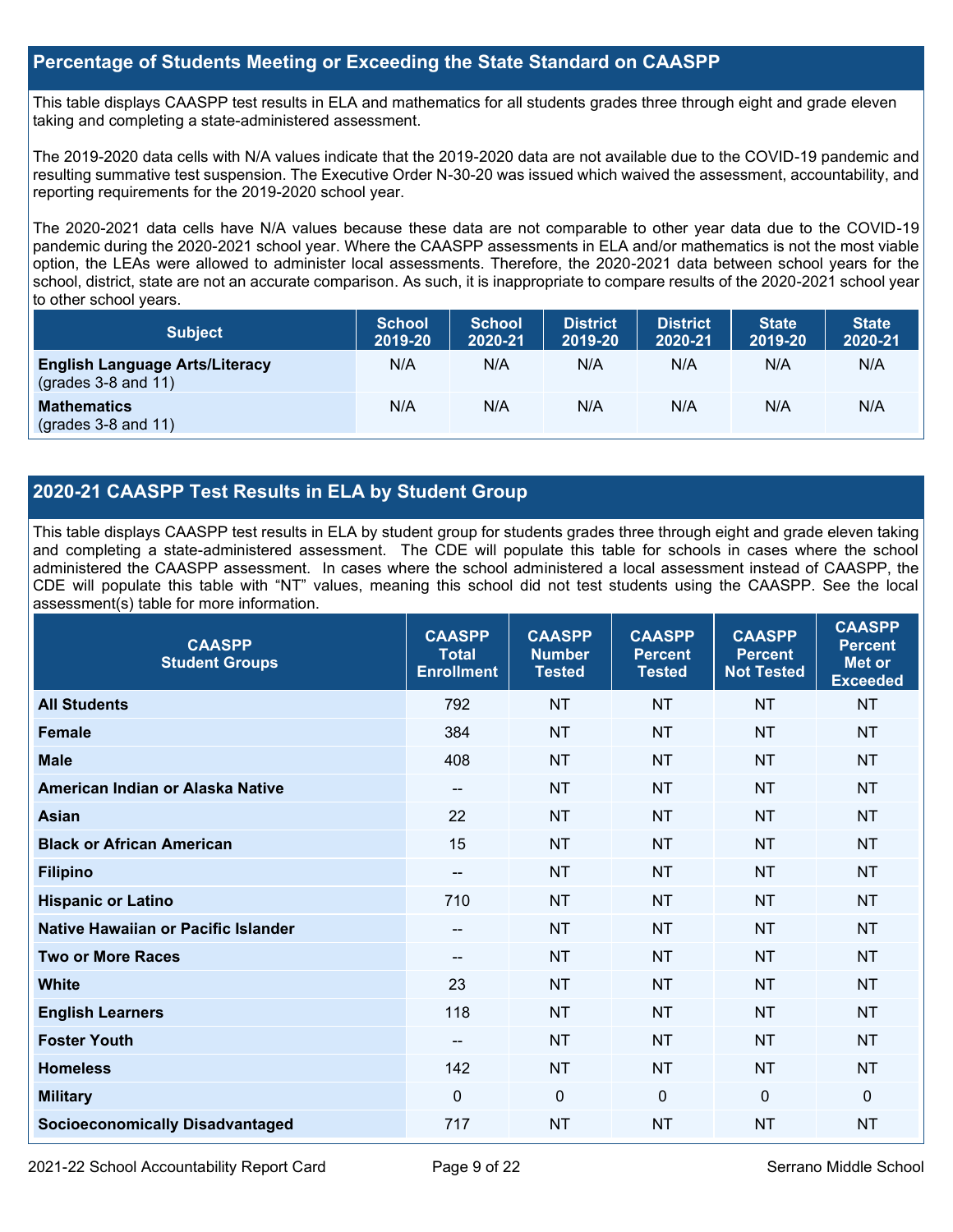| <b>Students Receiving Migrant Education Services</b> |    |    |   |
|------------------------------------------------------|----|----|---|
| <b>Students with Disabilities</b>                    | NΊ | N. | N |

### **2020-21 CAASPP Test Results in Math by Student Group**

This table displays CAASPP test results in Math by student group for students grades three through eight and grade eleven taking and completing a state-administered assessment. The CDE will populate this table for schools in cases where the school administered the CAASPP assessment. In cases where the school administered a local assessment instead of CAASPP, the CDE will populate this table with "NT" values, meaning this school did not test students using the CAASPP. See the local assessment(s) table for more information.

| <b>CAASPP</b><br><b>Student Groups</b>               | <b>CAASPP</b><br><b>Total</b><br><b>Enrollment</b> | <b>CAASPP</b><br><b>Number</b><br><b>Tested</b> | <b>CAASPP</b><br><b>Percent</b><br><b>Tested</b> | <b>CAASPP</b><br><b>Percent</b><br><b>Not Tested</b> | <b>CAASPP</b><br><b>Percent</b><br><b>Met or</b><br><b>Exceeded</b> |
|------------------------------------------------------|----------------------------------------------------|-------------------------------------------------|--------------------------------------------------|------------------------------------------------------|---------------------------------------------------------------------|
| <b>All Students</b>                                  | 792                                                | <b>NT</b>                                       | <b>NT</b>                                        | <b>NT</b>                                            | <b>NT</b>                                                           |
| <b>Female</b>                                        | 384                                                | <b>NT</b>                                       | <b>NT</b>                                        | <b>NT</b>                                            | <b>NT</b>                                                           |
| <b>Male</b>                                          | 408                                                | <b>NT</b>                                       | <b>NT</b>                                        | <b>NT</b>                                            | <b>NT</b>                                                           |
| American Indian or Alaska Native                     | $\overline{\phantom{a}}$                           | <b>NT</b>                                       | <b>NT</b>                                        | <b>NT</b>                                            | <b>NT</b>                                                           |
| <b>Asian</b>                                         | 22                                                 | <b>NT</b>                                       | <b>NT</b>                                        | <b>NT</b>                                            | <b>NT</b>                                                           |
| <b>Black or African American</b>                     | 15                                                 | NT                                              | <b>NT</b>                                        | <b>NT</b>                                            | NT                                                                  |
| <b>Filipino</b>                                      |                                                    | <b>NT</b>                                       | <b>NT</b>                                        | <b>NT</b>                                            | <b>NT</b>                                                           |
| <b>Hispanic or Latino</b>                            | 710                                                | <b>NT</b>                                       | <b>NT</b>                                        | <b>NT</b>                                            | <b>NT</b>                                                           |
| Native Hawaiian or Pacific Islander                  | $\qquad \qquad -$                                  | <b>NT</b>                                       | <b>NT</b>                                        | <b>NT</b>                                            | <b>NT</b>                                                           |
| <b>Two or More Races</b>                             | $\qquad \qquad -$                                  | <b>NT</b>                                       | <b>NT</b>                                        | <b>NT</b>                                            | <b>NT</b>                                                           |
| <b>White</b>                                         | 23                                                 | NT                                              | <b>NT</b>                                        | <b>NT</b>                                            | NT                                                                  |
| <b>English Learners</b>                              | 118                                                | <b>NT</b>                                       | <b>NT</b>                                        | <b>NT</b>                                            | <b>NT</b>                                                           |
| <b>Foster Youth</b>                                  | $- -$                                              | <b>NT</b>                                       | <b>NT</b>                                        | <b>NT</b>                                            | NT                                                                  |
| <b>Homeless</b>                                      | 142                                                | <b>NT</b>                                       | <b>NT</b>                                        | <b>NT</b>                                            | <b>NT</b>                                                           |
| <b>Military</b>                                      | $\mathbf 0$                                        | $\mathbf 0$                                     | $\mathbf 0$                                      | $\mathbf 0$                                          | 0                                                                   |
| <b>Socioeconomically Disadvantaged</b>               | 717                                                | <b>NT</b>                                       | <b>NT</b>                                        | <b>NT</b>                                            | <b>NT</b>                                                           |
| <b>Students Receiving Migrant Education Services</b> | $\mathbf 0$                                        | 0                                               | $\mathbf 0$                                      | $\mathbf 0$                                          | 0                                                                   |
| <b>Students with Disabilities</b>                    | 126                                                | <b>NT</b>                                       | <b>NT</b>                                        | <b>NT</b>                                            | <b>NT</b>                                                           |

### **2020-21 Local Assessment Test Results in ELA by Student Group**

This table displays Local Assessment test results in ELA by student group for students grades three through eight and grade eleven. LEAs/schools will populate this table for schools in cases where the school administered a local assessment. In cases where the school administered the CAASPP assessment, LEAs/schools will populate this table with "N/A" values in all cells, meaning this table is Not Applicable for this school.

| <b>IREADY</b><br><b>Student Groups</b> | <b>IREADY</b><br><b>Total</b><br><b>Enrollment</b> | <b>IREADY</b><br><b>Number</b><br>Tested | <b><i>IREADY</i></b><br><b>Percent</b><br><b>Tested</b> | <b>IREADY</b><br><b>Percent</b><br><b>Not Tested</b> | <b>IREADY</b><br><b>Percent</b><br>At or Above<br><b>Grade Level</b> |
|----------------------------------------|----------------------------------------------------|------------------------------------------|---------------------------------------------------------|------------------------------------------------------|----------------------------------------------------------------------|
| <b>All Students</b>                    | 769                                                | 720                                      | 93.63%                                                  | 6.37%                                                | 49.93%                                                               |
| <b>Female</b>                          | 378                                                | 353                                      | 93.39%                                                  | 6.61%                                                | 58.20%                                                               |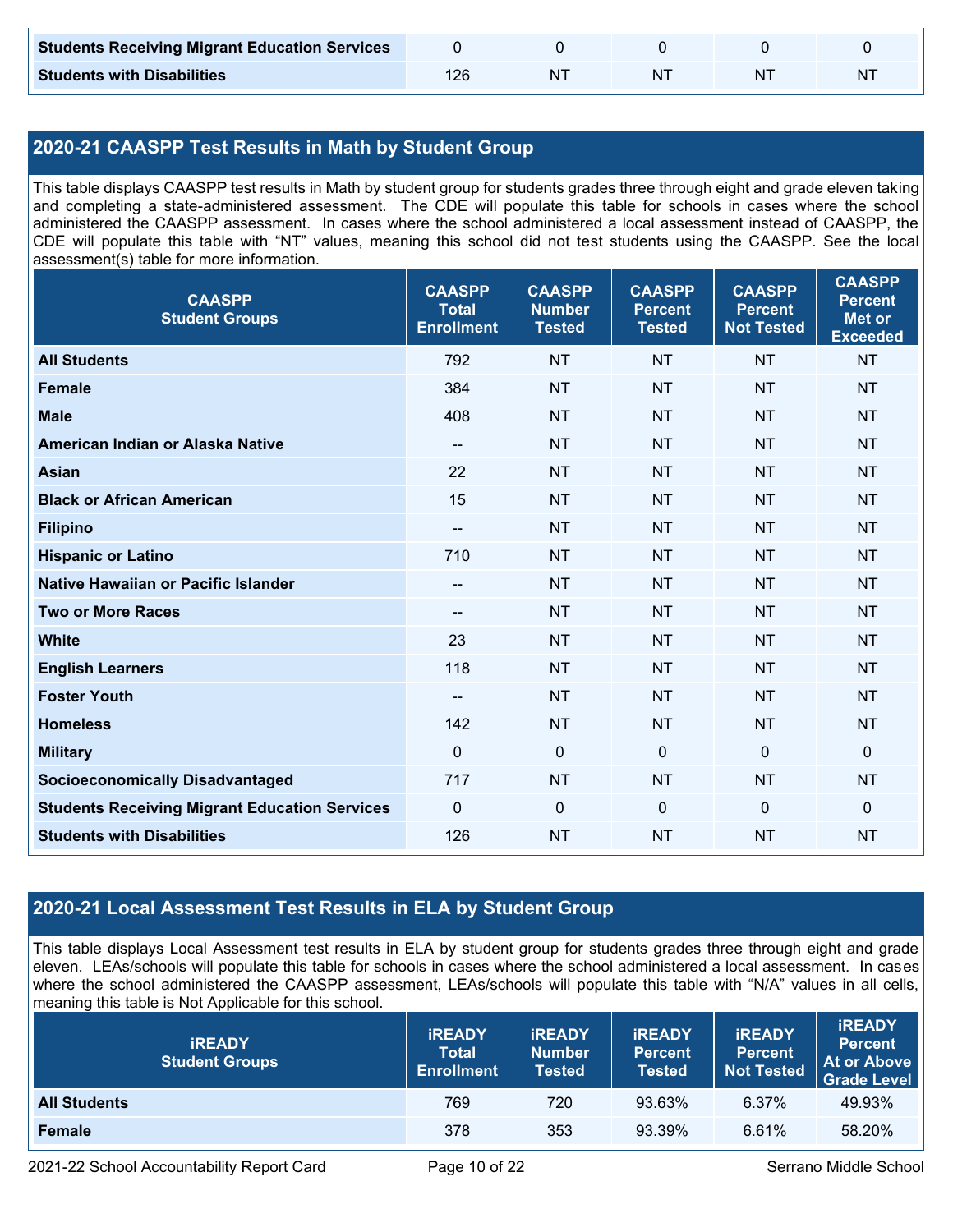| <b>Male</b>                                                                                | 391      | 367 | 93.86%       | 6.14%        | 41.94%  |
|--------------------------------------------------------------------------------------------|----------|-----|--------------|--------------|---------|
| American Indian or Alaska Native                                                           | 3        | 3   | 100.00%      | $0.00\%$     | 0.00%   |
| Asian                                                                                      | 25       | 25  | 100.00%      | $0.00\%$     | 100.00% |
| <b>Black or African American</b>                                                           | 16       | 16  | 100.00%      | 0.00%        | 0.00%   |
| <b>Filipino</b>                                                                            | 11       | 11  | 100.00%      | 0.00%        | 0.00%   |
| <b>Hispanic or Latino</b>                                                                  | 690      | 642 | 93.04%       | 6.96%        | 48.55%  |
| Native Hawaiian or Pacific Islander                                                        | 1        | 1   | 100.00%      | $0.00\%$     |         |
| <b>Two or More Races</b>                                                                   | 0        | 0   | 0            | 0            |         |
| <b>White</b>                                                                               | 23       | 22  | 95.65%       | 4.35%        | 56.52%  |
| <b>English Learners</b>                                                                    | 117      | 106 | 90.60%       | 9.40%        | 13.00%  |
| <b>Foster Youth</b>                                                                        | 3        | 3   | 100.00%      | $0.00\%$     |         |
| <b>Homeless</b>                                                                            | 67       | 63  | 94.03        | 597.00%      | 38.81%  |
| <b>Military</b>                                                                            | $\Omega$ | 0   | $\mathbf{0}$ | $\mathbf{0}$ | N/A     |
| <b>Socioeconomically Disadvantaged</b>                                                     | 769      | 720 | 93.63%       | 6.37%        | 49.93%  |
| <b>Students Receiving Migrant Education Services</b>                                       | 0        | 0   | $\mathbf 0$  | $\mathbf 0$  | N/A     |
| <b>Students with Disabilities</b>                                                          | 113      | 104 | 92.04%       | 7.96%        | 16.81%  |
| *At or above the grade-level standard in the context of the local assessment administered. |          |     |              |              |         |

### **2020-21 Local Assessment Test Results in Math by Student Group**

This table displays Local Assessment test results in Math by student group for students grades three through eight and grade eleven. LEAs/schools will populate this table for schools in cases where the school administered a local assessment. In cases where the school administered the CAASPP assessment, LEAs/schools will populate this table with "N/A" values in all cells, meaning this table is Not Applicable for this school.

| <b>IREADY</b><br><b>Student Groups</b> | <b>IREADY</b><br><b>Total</b><br><b>Enrollment</b> | <b>iREADY</b><br><b>Number</b><br><b>Tested</b> | <b>iREADY</b><br><b>Percent</b><br><b>Tested</b> | <b>IREADY</b><br><b>Percent</b><br><b>Not Tested</b> | <b>IREADY</b><br><b>Percent</b><br><b>At or Above</b><br><b>Grade Level</b> |
|----------------------------------------|----------------------------------------------------|-------------------------------------------------|--------------------------------------------------|------------------------------------------------------|-----------------------------------------------------------------------------|
| <b>All Students</b>                    | 772                                                | 709                                             | 91.83%                                           | 8.18%                                                | 68.51%                                                                      |
| <b>Female</b>                          | 378                                                | 344                                             | 91.01%                                           | 8.99%                                                | 37.04%                                                                      |
| <b>Male</b>                            | 394                                                | 365                                             | 92.64%                                           | 7.36%                                                | 31.47%                                                                      |
| American Indian or Alaska Native       | $\mathbf{3}$                                       | $\mathbf{3}$                                    | 100%                                             | 0.00%                                                |                                                                             |
| <b>Asian</b>                           | 25                                                 | 24                                              | 96.00%                                           | 4.00%                                                | 100.00%                                                                     |
| <b>Black or African American</b>       | 16                                                 | 15                                              | 93.75%                                           | 6.25%                                                | 0.00%                                                                       |
| <b>Filipino</b>                        | 11                                                 | 11                                              | 100.00%                                          | 0.00%                                                | $0.00\%$                                                                    |
| <b>Hispanic or Latino</b>              | 693                                                | 632                                             | 91.20%                                           | 8.80%                                                | 31.89%                                                                      |
| Native Hawaiian or Pacific Islander    | $\mathbf 1$                                        | $\mathbf{1}$                                    | 100.00%                                          | 0.00%                                                |                                                                             |
| <b>Two or More Races</b>               | $\Omega$                                           | $\theta$                                        | $\Omega$                                         | $\mathbf 0$                                          | 0                                                                           |
| <b>White</b>                           | 23                                                 | 23                                              | 100.00%                                          | 0.00%                                                | 47.83%                                                                      |
| <b>English Learners</b>                | 118                                                | 106                                             | 89.83%                                           | 10.17%                                               | 0.00%                                                                       |
| <b>Foster Youth</b>                    | 3                                                  | 3                                               | 100%                                             | 0.00%                                                |                                                                             |
| <b>Homeless</b>                        | 68                                                 | 62                                              | 91.18%                                           | 8.82%                                                | 0.00%                                                                       |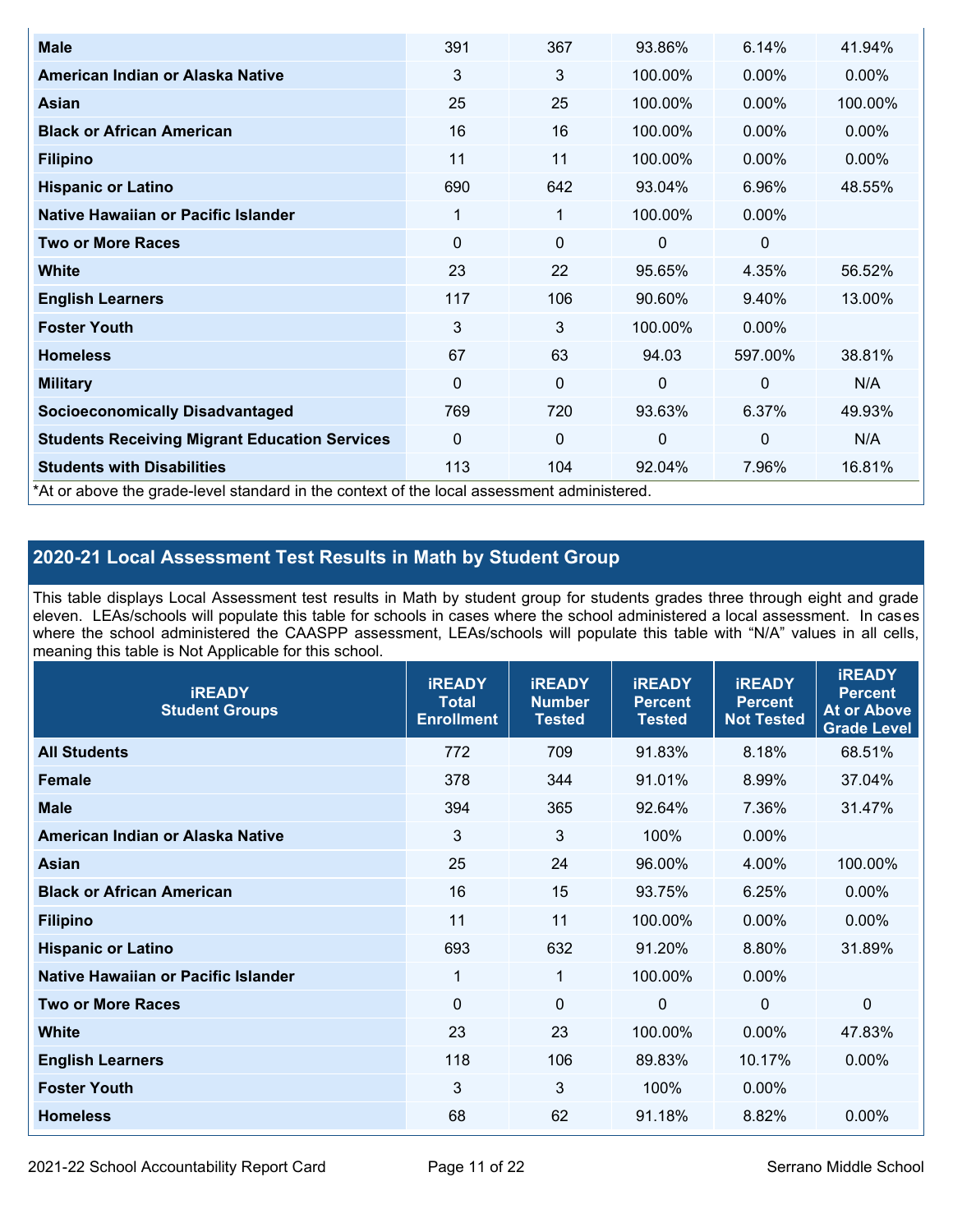| <b>Military</b>                                      |     |     |        |          | na     |
|------------------------------------------------------|-----|-----|--------|----------|--------|
| <b>Socioeconomically Disadvantaged</b>               | 772 | 709 | 91.84% | $8.16\%$ | 34.20% |
| <b>Students Receiving Migrant Education Services</b> |     |     |        |          | na     |
| <b>Students with Disabilities</b>                    | 111 | 106 | 95.50% | 4.50%    | 9.01%  |

\*At or above the grade-level standard in the context of the local assessment administered.

### **CAASPP Test Results in Science for All Students**

This table displays the percentage of all students grades five, eight, and High School meeting or exceeding the State Standard.

The 2019-2020 data cells with N/A values indicate that the 2019-2020 data are not available due to the COVID-19 pandemic and resulting summative testing suspension. The Executive Order N-30-20 was issued which waived the assessment, accountability, and reporting requirements for the 2019-2020 school year.

For any 2020-2021 data cells with N/T values indicate that this school did not test students using the CAASPP Science.

| <b>Subject</b>                                  | <b>School</b> | <b>School</b> | <b>District</b> | <b>District</b> | <b>State</b> | <b>State</b> |
|-------------------------------------------------|---------------|---------------|-----------------|-----------------|--------------|--------------|
|                                                 | 2019-20       | 2020-21       | 2019-20         | 2020-21         | 2019-20      | 2020-21      |
| <b>Science</b><br>(grades 5, 8 and high school) | N/A           | ΝT            | N/A             | N1              | N/A          | 28.72        |

### **2020-21 CAASPP Test Results in Science by Student Group**

This table displays CAASPP test results in Science by student group for students grades five, eight, and High School. For any data cells with N/T values indicate that this school did not test students using the CAASPP Science.

| <b>Student Group</b>                                 | <b>Total</b><br><b>Enrollment</b> | <b>Number</b><br><b>Tested</b> | <b>Percent</b><br><b>Tested</b> | <b>Percent</b><br><b>Not Tested</b> | <b>Percent</b><br><b>Met or</b><br><b>Exceeded</b> |
|------------------------------------------------------|-----------------------------------|--------------------------------|---------------------------------|-------------------------------------|----------------------------------------------------|
| <b>All Students</b>                                  | 358                               | <b>NT</b>                      | <b>NT</b>                       | <b>NT</b>                           | <b>NT</b>                                          |
| <b>Female</b>                                        | 169                               | <b>NT</b>                      | <b>NT</b>                       | <b>NT</b>                           | <b>NT</b>                                          |
| <b>Male</b>                                          | 189                               | <b>NT</b>                      | <b>NT</b>                       | <b>NT</b>                           | <b>NT</b>                                          |
| American Indian or Alaska Native                     | $\qquad \qquad -$                 | <b>NT</b>                      | <b>NT</b>                       | <b>NT</b>                           | <b>NT</b>                                          |
| <b>Asian</b>                                         | 12                                | <b>NT</b>                      | <b>NT</b>                       | <b>NT</b>                           | <b>NT</b>                                          |
| <b>Black or African American</b>                     | --                                | <b>NT</b>                      | <b>NT</b>                       | <b>NT</b>                           | <b>NT</b>                                          |
| <b>Filipino</b>                                      | --                                | <b>NT</b>                      | <b>NT</b>                       | <b>NT</b>                           | <b>NT</b>                                          |
| <b>Hispanic or Latino</b>                            | 323                               | <b>NT</b>                      | <b>NT</b>                       | <b>NT</b>                           | <b>NT</b>                                          |
| <b>Native Hawaiian or Pacific Islander</b>           | $\Omega$                          | $\mathbf 0$                    | $\mathbf 0$                     | $\mathbf{0}$                        | $\mathbf 0$                                        |
| <b>Two or More Races</b>                             | $\qquad \qquad \cdots$            | <b>NT</b>                      | <b>NT</b>                       | <b>NT</b>                           | <b>NT</b>                                          |
| <b>White</b>                                         | --                                | <b>NT</b>                      | <b>NT</b>                       | <b>NT</b>                           | <b>NT</b>                                          |
| <b>English Learners</b>                              | 49                                | <b>NT</b>                      | <b>NT</b>                       | <b>NT</b>                           | <b>NT</b>                                          |
| <b>Foster Youth</b>                                  | $\overline{\phantom{a}}$          | <b>NT</b>                      | <b>NT</b>                       | <b>NT</b>                           | <b>NT</b>                                          |
| <b>Homeless</b>                                      | 64                                | <b>NT</b>                      | <b>NT</b>                       | <b>NT</b>                           | <b>NT</b>                                          |
| <b>Military</b>                                      | $\mathbf 0$                       | $\mathbf 0$                    | $\mathbf{0}$                    | $\overline{0}$                      | 0                                                  |
| <b>Socioeconomically Disadvantaged</b>               | 322                               | <b>NT</b>                      | <b>NT</b>                       | <b>NT</b>                           | <b>NT</b>                                          |
| <b>Students Receiving Migrant Education Services</b> | $\mathbf{0}$                      | $\mathbf 0$                    | $\Omega$                        | $\mathbf{0}$                        | 0                                                  |
| <b>Students with Disabilities</b>                    | 62                                | <b>NT</b>                      | <b>NT</b>                       | <b>NT</b>                           | <b>NT</b>                                          |

2021-22 School Accountability Report Card **Page 12 of 22** Serrano Middle School Page 12 of 22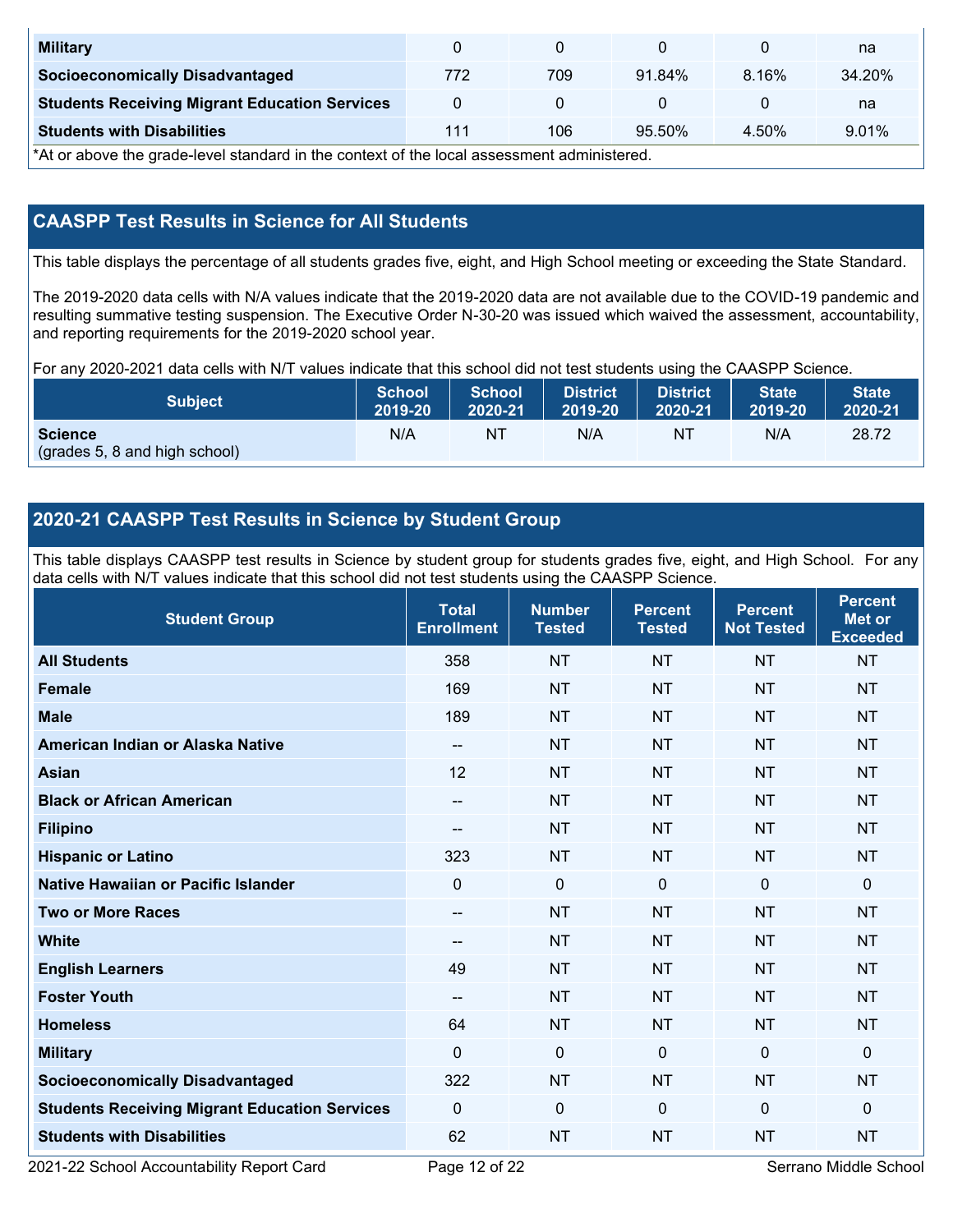## **B. Pupil Outcomes State Priority: Other Pupil Outcomes**

The SARC provides the following information relevant to the State priority: Other Pupil Outcomes (Priority 8): Pupil outcomes in the subject area of physical education.

#### **2020-21 California Physical Fitness Test Results**

Due to the COVID-19 crisis, the Physical Fitness Test was suspended during the 2020-2021 school year and therefore no data are reported and each cell in this table is populated with "N/A."

| <b>Grade Level</b> |     | Four of Six Fitness Standards   Five of Six Fitness Standards | <b>Percentage of Students Meeting   Percentage of Students Meeting   Percentage of Students Meeting  </b><br>Six of Six Fitness Standards |
|--------------------|-----|---------------------------------------------------------------|-------------------------------------------------------------------------------------------------------------------------------------------|
| Grade 5            | N/A | N/A                                                           | N/A                                                                                                                                       |
| Grade 7            | N/A | N/A                                                           | N/A                                                                                                                                       |
| Grade 9            | N/A | N/A                                                           | N/A                                                                                                                                       |

## **C. Engagement State Priority: Parental Involvement**

The SARC provides the following information relevant to the State priority: Parental Involvement (Priority 3): Efforts the school district makes to seek parent input in making decisions regarding the school district and at each school site.

#### **2021-22 Opportunities for Parental Involvement**

Serrano Middle School encourages meaningful parental involvement through programs and services that stimulate student motivation, success, and emotional support. These programs include Serrano School Site Council, English Learner Advisory Council, GATE Parent Advisory Council, Special Education Parent Advisory Council, Awards Assemblies, Fall and Spring Student-Led Conferences, Open House, Back-to-School Night, Parent Focus Nights, Parents as Partners Workshops, Targeted Redesignation Nights, Coffee with the Principal, AVID Parent Nights and New Student Orientation. Parents also have resources at home to help their children academically. Each student (and parent) has access to SchoolLoop which allows each group to regularly monitor academics and attendance. SchoolLoop is also an integral tool for parents, students, and teachers to communicate regularly. BlackBoard Connect is utilized to broadcast general district and school information. It is also used for emergency communications and is tailored for specific group information by language and program status. Home visits are made by our staff to ensure that families are receiving the support services to help students and families be successful.

Parents are encouraged to become involved, attend online ZOOM advisory committees and offerings, and develop relationships with their child's teachers and our staff. They are invited to participate in District and Community Conferences and work collaboratively with the Principal, Assistant Principal and staff so that families and students of Serrano Middle School always feel welcome.

Contact Person: Annamaria Amaro, Principal (909) 624-0029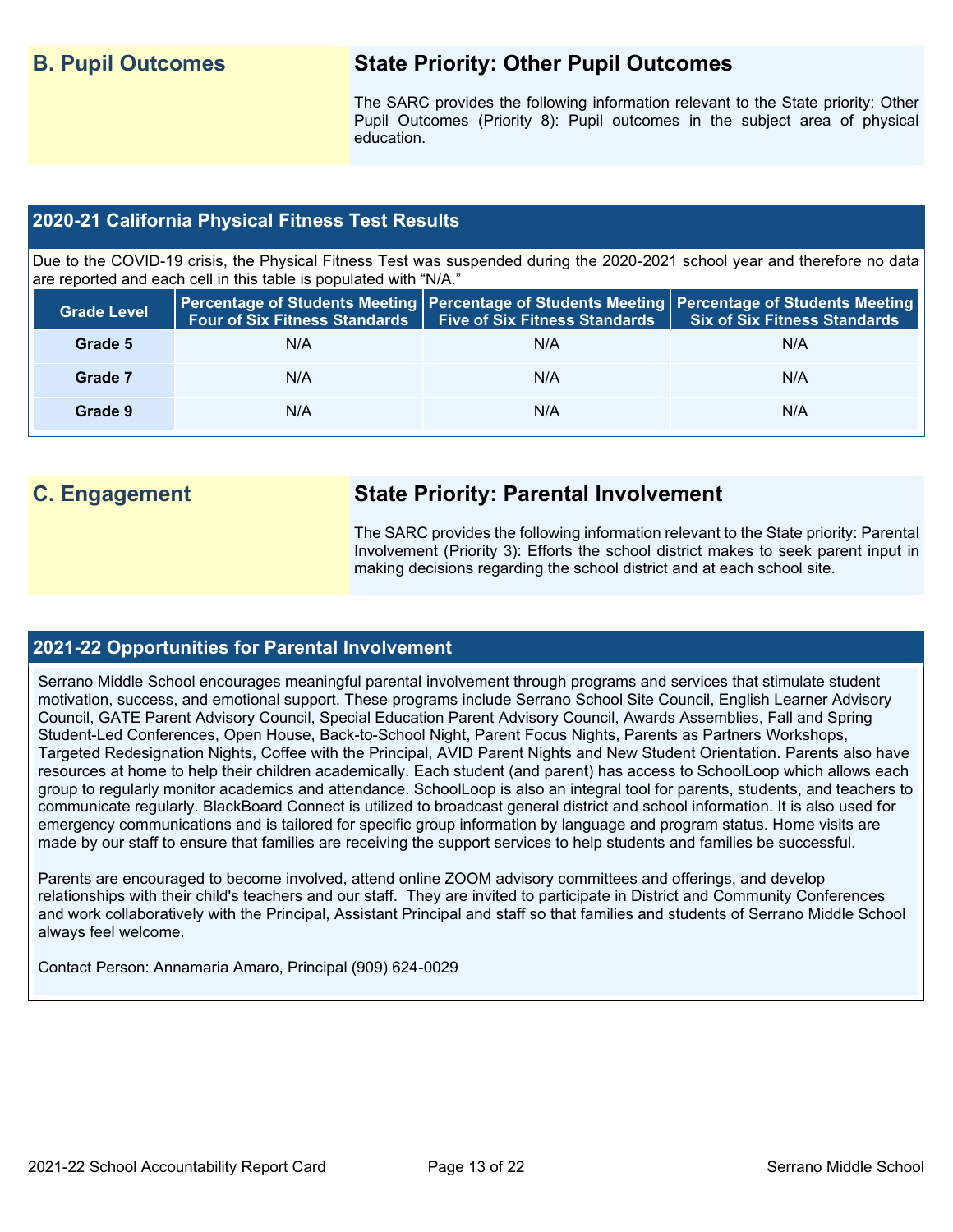## **2020-21 Chronic Absenteeism by Student Group**

| <b>Student Group</b>                                 | <b>Cumulative</b><br><b>Enrollment</b> | <b>Chronic</b><br><b>Absenteeism</b><br><b>Eligible Enrollment</b> | <b>Chronic</b><br><b>Absenteeism</b><br><b>Count</b> | <b>Chronic</b><br><b>Absenteeism</b><br><b>Rate</b> |
|------------------------------------------------------|----------------------------------------|--------------------------------------------------------------------|------------------------------------------------------|-----------------------------------------------------|
| <b>All Students</b>                                  | 822                                    | 817                                                                | 65                                                   | 8.0                                                 |
| <b>Female</b>                                        | 394                                    | 393                                                                | 21                                                   | 5.3                                                 |
| <b>Male</b>                                          | 428                                    | 424                                                                | 44                                                   | 10.4                                                |
| American Indian or Alaska Native                     | 2                                      | 2                                                                  | $\mathbf{0}$                                         | 0.0                                                 |
| <b>Asian</b>                                         | 22                                     | 22                                                                 | $\mathbf 0$                                          | 0.0                                                 |
| <b>Black or African American</b>                     | 15                                     | 15                                                                 | 3                                                    | 20.0                                                |
| <b>Filipino</b>                                      | 11                                     | 11                                                                 | $\mathbf{0}$                                         | 0.0                                                 |
| <b>Hispanic or Latino</b>                            | 736                                    | 731                                                                | 59                                                   | 8.1                                                 |
| Native Hawaiian or Pacific Islander                  | 2                                      | $\overline{2}$                                                     | $\mathbf 0$                                          | 0.0                                                 |
| <b>Two or More Races</b>                             | 8                                      | 8                                                                  | $\mathbf{0}$                                         | 0.0                                                 |
| <b>White</b>                                         | 26                                     | 26                                                                 | 3                                                    | 11.5                                                |
| <b>English Learners</b>                              | 127                                    | 126                                                                | 12                                                   | 9.5                                                 |
| <b>Foster Youth</b>                                  | 8                                      | $\overline{7}$                                                     | $\Omega$                                             | 0.0                                                 |
| <b>Homeless</b>                                      | 76                                     | 76                                                                 | 6                                                    | 7.9                                                 |
| <b>Socioeconomically Disadvantaged</b>               | 742                                    | 739                                                                | 57                                                   | 7.7                                                 |
| <b>Students Receiving Migrant Education Services</b> | $\mathbf{0}$                           | $\mathbf 0$                                                        | $\Omega$                                             | 0.0                                                 |
| <b>Students with Disabilities</b>                    | 131                                    | 130                                                                | 21                                                   | 16.2                                                |

# **C. Engagement State Priority: School Climate**

The SARC provides the following information relevant to the State priority: School Climate (Priority 6):

- Pupil suspension rates;
- Pupil expulsion rates; and
- Other local measures on the sense of safety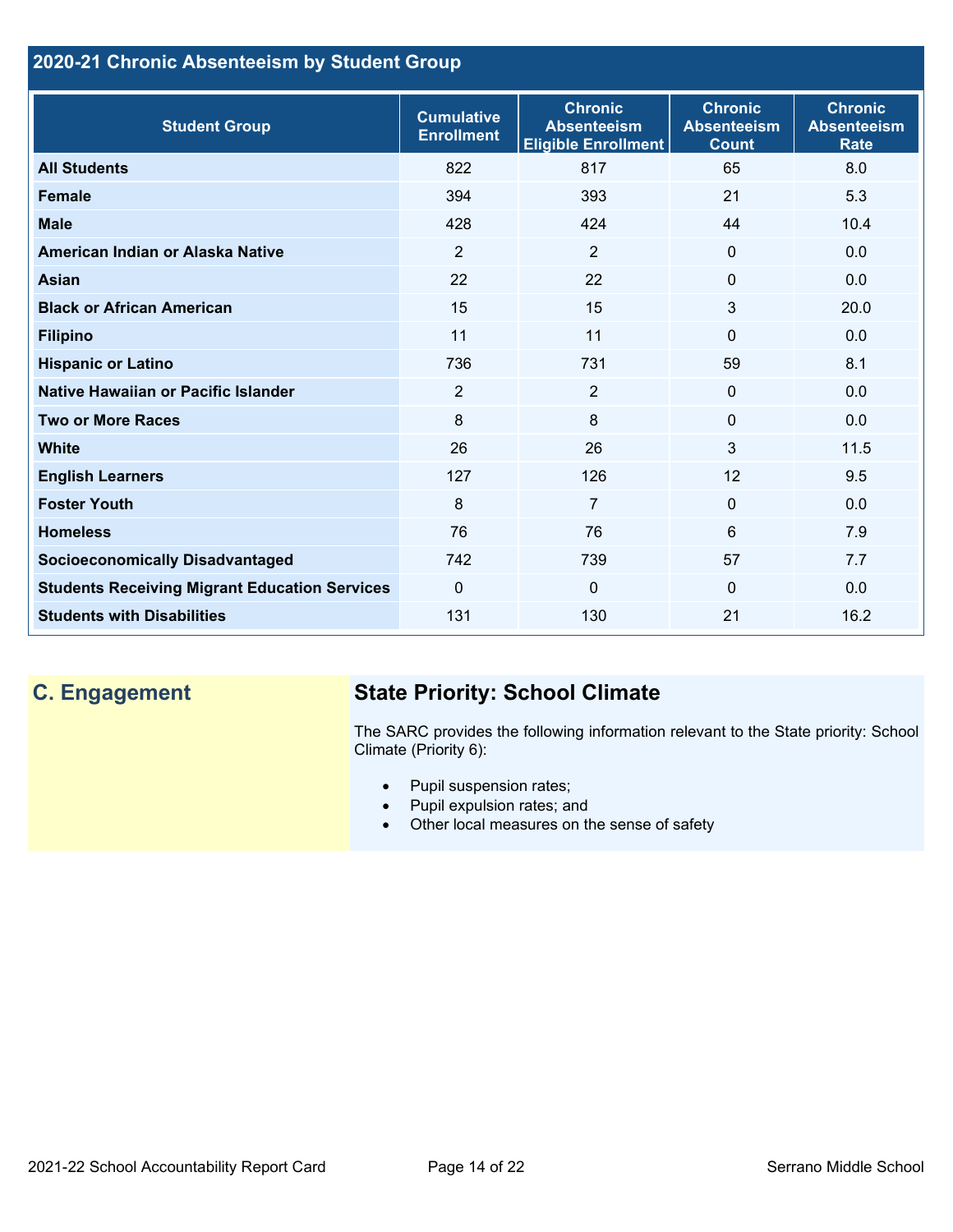#### **Suspensions and Expulsions**

This table displays suspensions and expulsions data collected between July through June, each full school year respectively. Data collected during the 2020-21 school year may not be comparable to earlier years of this collection due to differences in learning mode instruction in response to the COVID-19 pandemic.

| <b>Subject</b>     | <b>School</b><br>2018-19 | <b>School</b><br>2020-21 | <b>District</b><br>2018-19 | <b>District</b><br>2020-21 | <b>State</b><br>2018-19 | <b>State</b><br>2020-21 |
|--------------------|--------------------------|--------------------------|----------------------------|----------------------------|-------------------------|-------------------------|
| <b>Suspensions</b> | 5.03                     | 0.00                     | 2.98                       | 0.03                       | 3.47                    | 0.20                    |
| <b>Expulsions</b>  | 0.00                     | 0.00                     | 0.00                       | 0.00                       | 0.08                    | 0.00                    |

This table displays suspensions and expulsions data collected between July through February, partial school year due to the COVID-19 pandemic. The 2019-2020 suspensions and expulsions rate data are not comparable to other year data because the 2019-2020 school year is a partial school year due to the COVID-19 crisis. As such, it would be inappropriate to make any comparisons in rates of suspensions and expulsions in the 2019-2020 school year compared to other school years.

| <b>Subject</b>     | <b>School</b><br>2019-20 | <b>District</b><br>2019-20 | <b>State</b><br>2019-20 |
|--------------------|--------------------------|----------------------------|-------------------------|
| <b>Suspensions</b> | 2.63                     | 1.64                       | 2.45                    |
| <b>Expulsions</b>  | 0.00                     | 0.00                       | 0.05                    |

#### **2020-21 Suspensions and Expulsions by Student Group**

| <b>Student Group</b>                                 | <b>Suspensions Rate</b> | <b>Expulsions Rate</b> |
|------------------------------------------------------|-------------------------|------------------------|
| <b>All Students</b>                                  | 0.00                    | 0.00                   |
| <b>Female</b>                                        | 0.00                    | 0.00                   |
| <b>Male</b>                                          | 0.00                    | 0.00                   |
| American Indian or Alaska Native                     | 0.00                    | 0.00                   |
| <b>Asian</b>                                         | 0.00                    | 0.00                   |
| <b>Black or African American</b>                     | 0.00                    | 0.00                   |
| <b>Filipino</b>                                      | 0.00                    | 0.00                   |
| <b>Hispanic or Latino</b>                            | 0.00                    | 0.00                   |
| Native Hawaiian or Pacific Islander                  | 0.00                    | 0.00                   |
| <b>Two or More Races</b>                             | 0.00                    | 0.00                   |
| <b>White</b>                                         | 0.00                    | 0.00                   |
| <b>English Learners</b>                              | 0.00                    | 0.00                   |
| <b>Foster Youth</b>                                  | 0.00                    | 0.00                   |
| <b>Homeless</b>                                      | 0.00                    | 0.00                   |
| <b>Socioeconomically Disadvantaged</b>               | 0.00                    | 0.00                   |
| <b>Students Receiving Migrant Education Services</b> | 0.00                    | 0.00                   |
| <b>Students with Disabilities</b>                    | 0.00                    | 0.00                   |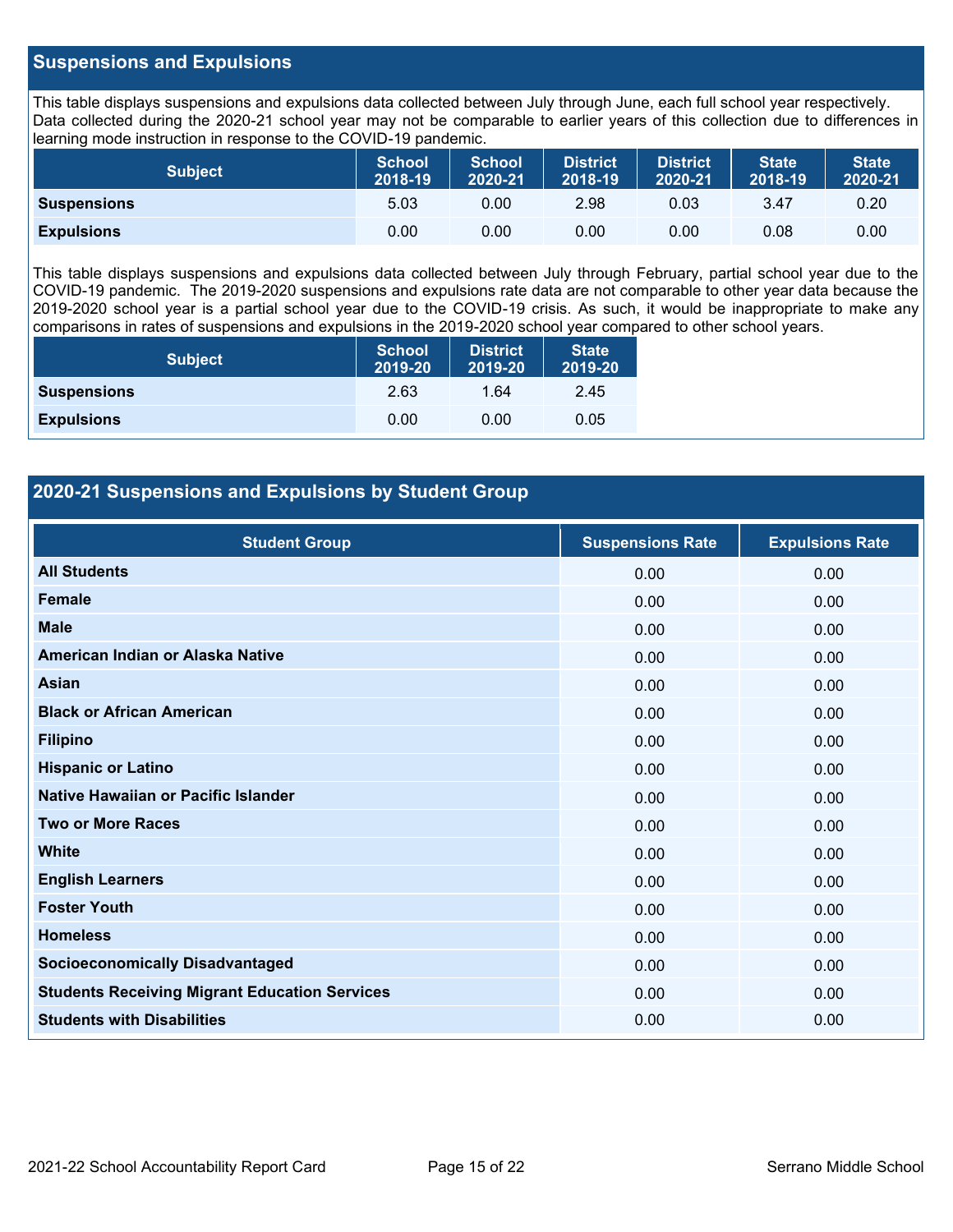#### **2021-22 School Safety Plan**

Serrano Middle School maintains a safe and clean environment, both on the school grounds and in the classrooms. Students are regularly supervised before, after, and during hours by staff and administration. We greet all students in the morning and they are required to enter through one main entrance. During the day all main gates are locked and students are not allowed to leave campus without being processed by our main office. All outside visitors are required to enter through one entrance that leads to our main office. All visitors must sign in at the office and wear a visitor's identification badge if moving to any other area of Serrano's campus. All visiting District personnel are required to wear easily viewed identification badges. Every classroom is equipped with a telephone, which has access to office staff and emergency response agencies. The phones also serve as a loudspeaker system. An outdoor intercom system is operational, as well as surveillance cameras in high traffic areas. Serrano Middle School utilizes the services of one Campus Safety Officer and two Student Mentors to assist with campus safety, student well-being, and supervision. OMSD partners with the Montclair Police Department to provide schools with additional school safety. The School Safety Plan is reviewed annually and updated by the Principal and the safety committee. The plan is reviewed with the staff annually at a staff meeting prior to the opening of each school year. The plan was last updated in January 2022. The School Safety Planning Committee and the SSC meet , review and approve the School Safety Plan and adjustments are made as needed in accordance with all state and local health and safety guidelines.

Procedures (Drills) in the Emergency Plan are practiced on a monthly basis and include the following:

- Fire: Practice systematic evacuation procedures in case of fire
- Earthquake: Practice drop, cover and hold on protocols including evacuation procedures in the classroom in case of an earthquake
- VIPER/Lockdown: Practice lockdown procedures in the classroom in case of an intruder
- AED: Practice automated external defibrillator protocols

Key elements of the plan include the following:

- 1. A disaster preparedness plan with identified personnel and assigned teams
- 2. Ten scheduled disaster preparedness drills
- 3. School rules and discipline procedures communicated to students
- 4. Staff training reviewing the current behavior management and safety systems

Serrano Middle School is currently following all state, county, and district COVID-19 protocols. Emergency Preparedness procedures in place include:

- RAPTOR Check-in System
- Immediate recognition
- Warning signals

#### **2018-19 Secondary Average Class Size and Class Size Distribution**

This table displays the 2018-19 average class size and class size distribution. The columns titled "Number of Classes" indicates how many classes fall into each size category (a range of total students per classroom). At the secondary school level, this information is reported by subject area rather than grade level.

| <b>Subject</b>               | <b>Average</b><br><b>Class</b><br><b>Size</b> | 1-22 Students | Number of Classes with   Number of Classes with   Number of Classes with<br>23-32 Students | 33+ Students |
|------------------------------|-----------------------------------------------|---------------|--------------------------------------------------------------------------------------------|--------------|
| <b>English Language Arts</b> | 27                                            | 6             | 19                                                                                         | 12           |
| <b>Mathematics</b>           | 26                                            |               | 21                                                                                         | 5            |
| <b>Science</b>               | 28                                            | 4             | 21                                                                                         | 5            |
| <b>Social Science</b>        | 28                                            | 4             | 14                                                                                         | 12           |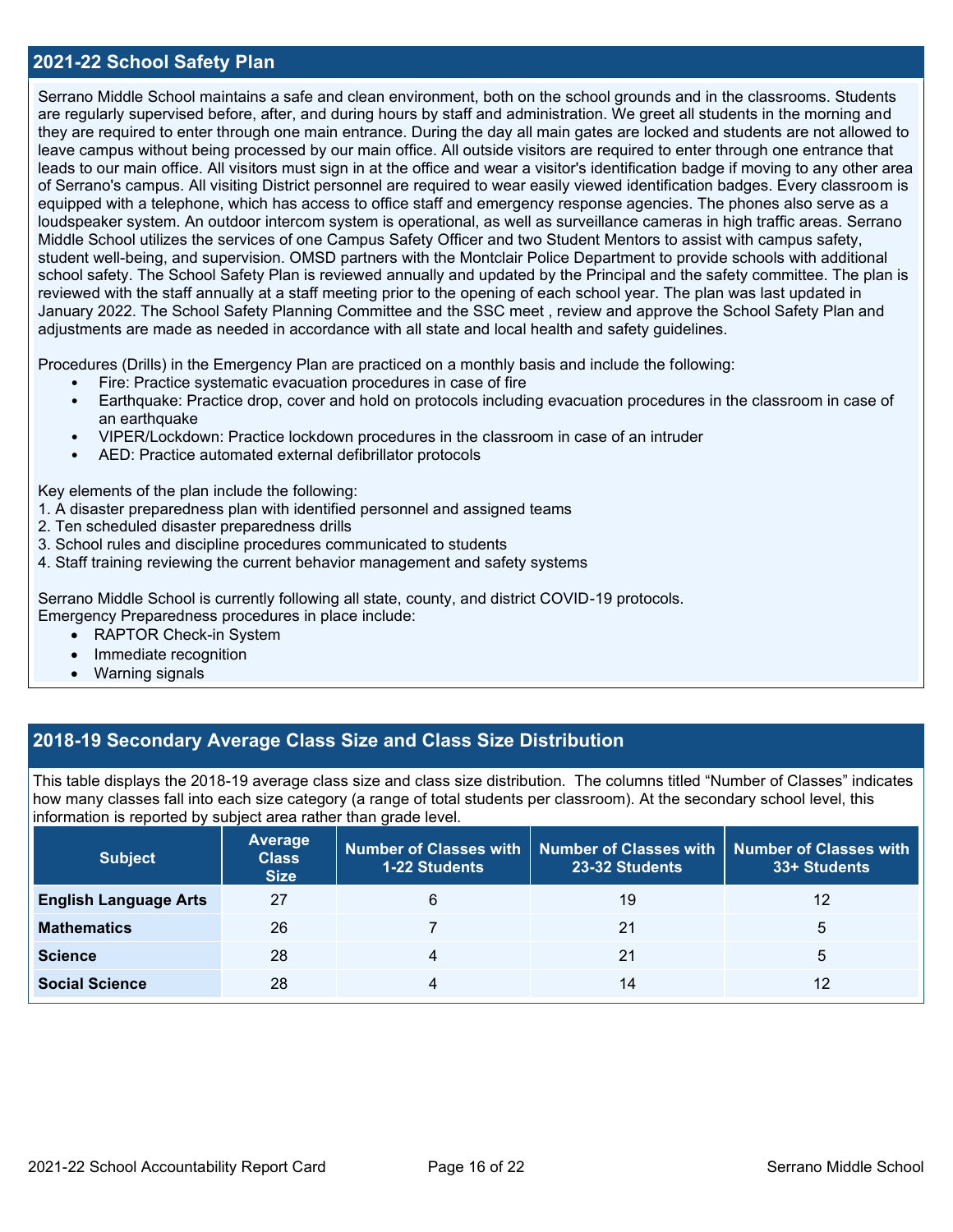#### **2019-20 Secondary Average Class Size and Class Size Distribution**

This table displays the 2019-20 average class size and class size distribution. The columns titled "Number of Classes" indicates how many classes fall into each size category (a range of total students per classroom). At the secondary school level, this information is reported by subject area rather than grade level.

| <b>Subject</b>               | <b>Average</b><br><b>Class</b><br><b>Size</b> | Number of Classes with<br><b>1-22 Students</b> | <b>Number of Classes with</b><br>23-32 Students | <b>Number of Classes with</b><br>33+ Students |
|------------------------------|-----------------------------------------------|------------------------------------------------|-------------------------------------------------|-----------------------------------------------|
| <b>English Language Arts</b> | 26                                            | 10                                             | 20                                              | 8                                             |
| <b>Mathematics</b>           | 28                                            | 5                                              | 14                                              | 12                                            |
| <b>Science</b>               | 29                                            | 3                                              | 12                                              | 12                                            |
| <b>Social Science</b>        | 29                                            |                                                | 16                                              | 8                                             |

#### **2020-21 Secondary Average Class Size and Class Size Distribution**

This table displays the 2020-21 average class size and class size distribution. The columns titled "Number of Classes" indicates how many classes fall into each size category (a range of total students per classroom). At the secondary school level, this information is reported by subject area rather than grade level.

| <b>Subject</b>               | <b>Average</b><br><b>Class</b><br><b>Size</b> | Number of Classes with<br><b>1-22 Students</b> | 23-32 Students | Number of Classes with   Number of Classes with<br>33+ Students |
|------------------------------|-----------------------------------------------|------------------------------------------------|----------------|-----------------------------------------------------------------|
| <b>English Language Arts</b> | 26                                            |                                                |                | 8                                                               |
| <b>Mathematics</b>           | 29                                            |                                                | 15             | 9                                                               |
| <b>Science</b>               | 30                                            |                                                | 15             | 9                                                               |
| <b>Social Science</b>        | 28                                            | 5                                              | 15             | 8                                                               |

#### **2020-21 Ratio of Pupils to Academic Counselor**

This table displays the ratio of pupils to Academic Counselor. One full time equivalent (FTE) equals one staff member working full time; one FTE could also represent two staff members who each work 50 percent of full time.

| <b>Title</b>                        | Ratio |
|-------------------------------------|-------|
| <b>Pupils to Academic Counselor</b> | 804   |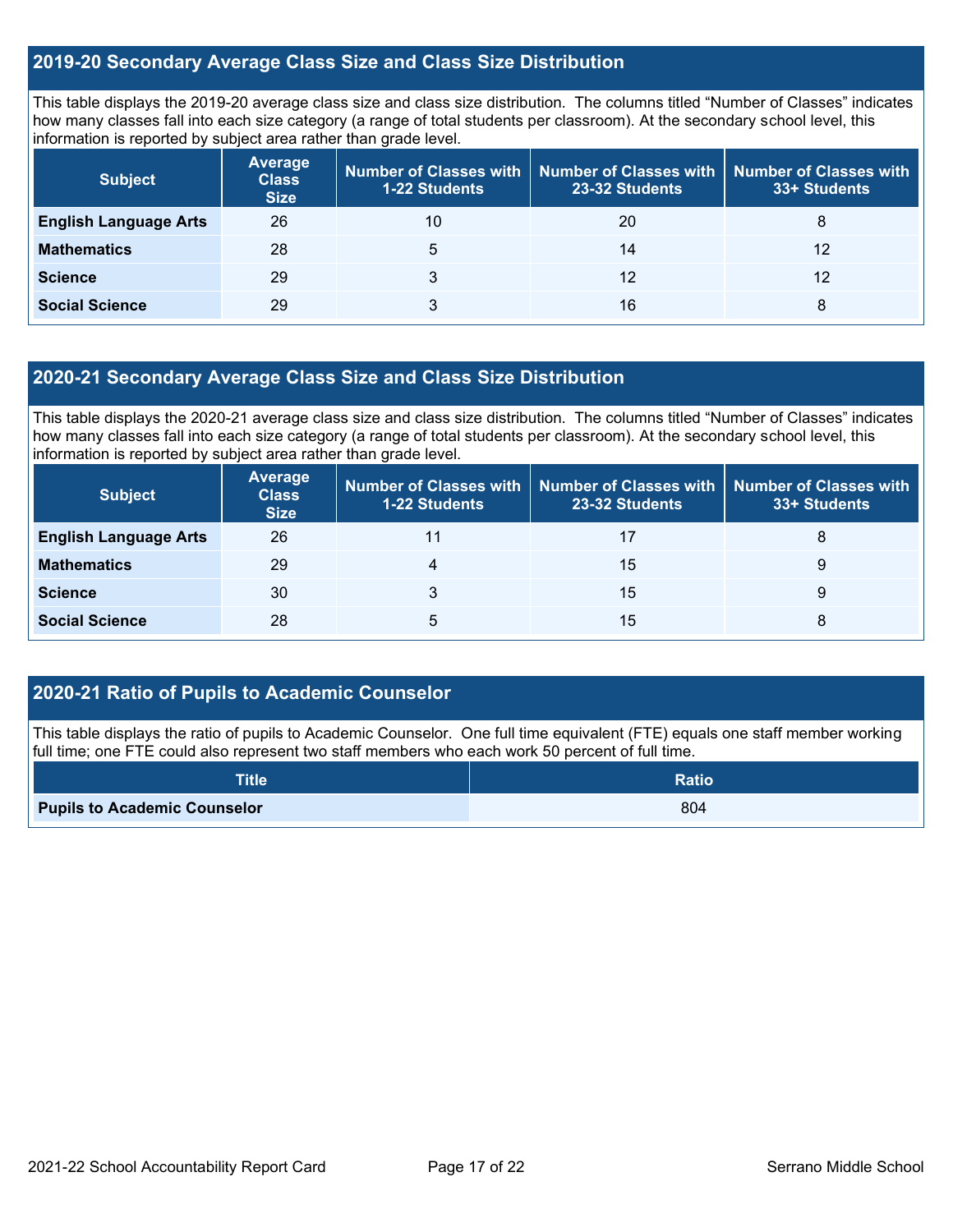#### **2020-21 Student Support Services Staff**

This table displays the number of FTE support staff assigned to this school. One full time equivalent (FTE) equals one staff member working full time; one FTE could also represent two staff members who each work 50 percent of full time.

| <b>Title</b>                                                         | <b>Number of FTE Assigned to School</b> |
|----------------------------------------------------------------------|-----------------------------------------|
| <b>Counselor (Academic, Social/Behavioral or Career Development)</b> |                                         |
| Library Media Teacher (Librarian)                                    | 0                                       |
| Library Media Services Staff (Paraprofessional)                      | 0                                       |
| <b>Psychologist</b>                                                  | 0                                       |
| <b>Social Worker</b>                                                 | $\Omega$                                |
| <b>Speech/Language/Hearing Specialist</b>                            | 0                                       |
| <b>Resource Specialist (non-teaching)</b>                            | 0                                       |

#### **2019-20 Expenditures Per Pupil and School Site Teacher Salaries**

This table displays the 2019-20 expenditures per pupil and average teach salary for this school. Cells with N/A values do not require data.

| Level                                                | <b>Total</b><br><b>Expenditures</b><br><b>Per Pupil</b> | <b>Expenditures</b><br><b>Per Pupil</b><br>(Restricted) | <b>Expenditures</b><br><b>Per Pupil</b><br>(Unrestricted) | <b>Average</b><br><b>Teacher</b><br><b>Salary</b> |  |
|------------------------------------------------------|---------------------------------------------------------|---------------------------------------------------------|-----------------------------------------------------------|---------------------------------------------------|--|
| <b>School Site</b>                                   | 8641.0                                                  | 1894.0                                                  | 6746.0                                                    | 91256.0                                           |  |
| <b>District</b>                                      | N/A                                                     | N/A                                                     | 1608.0                                                    | \$92,686                                          |  |
| <b>Percent Difference - School Site and District</b> | N/A                                                     | N/A                                                     | 123.0                                                     | $-1.6$                                            |  |
| <b>State</b>                                         |                                                         |                                                         | \$8,444                                                   | \$85,863                                          |  |
| <b>Percent Difference - School Site and State</b>    | N/A                                                     | N/A                                                     | $-22.4$                                                   | 6.1                                               |  |

#### **2020-21 Types of Services Funded**

Serrano Middle School has services funded through several different categorical funding sources. Serrano is a school-wide Title 1 school. Our School Site Council and Instructional Leadership Team convene on a regular basis and determine which services and programs are needed to best serve our current population of students. Ontario-Montclair School District is providing funding for services that include; a full-time Counselor, Outreach Consultant, Campus Safety Officer (CSO), one ELA Intervention teacher, one Math Intervention teacher, and one Student Mentor. Serrano Middle School provides categorical funding for one additional Student Mentor that provides both social-emotional and academic support to our student body. These services and programs help Serrano achieve its goals for staff development, student achievement, and our goals outlined in our School Plan for Student Achievement (SPSA). Additionally, categorical funds provide for additional instructional supplies and materials that help aid in our instructional delivery of core content standards. These types of services are continually monitored by our School Site Council and our Parent Advisory Committees to make sure that our students are being served according to our goals outlined in our SPSA and that our parents have a voice in both creating and monitoring these services for efficacy throughout the year. Progress monitoring is communicated regularly to our parents from these committees in both printed and digital formats.

The following services and programs are offered and/or funded by either an outside funding source or through Serrano Middle School's categorical budget. Serrano's budget has been approved by Serrano School Site Council )Approved: November 29th, 2021) and its voting members.

1. Montclair After-school Program (MAP): After-school program through the city of Montclair.

2. I-Lit (Inspire Literacy-Comprehensive Reading Intervention Program): Funded by the Ontario-Montclair School District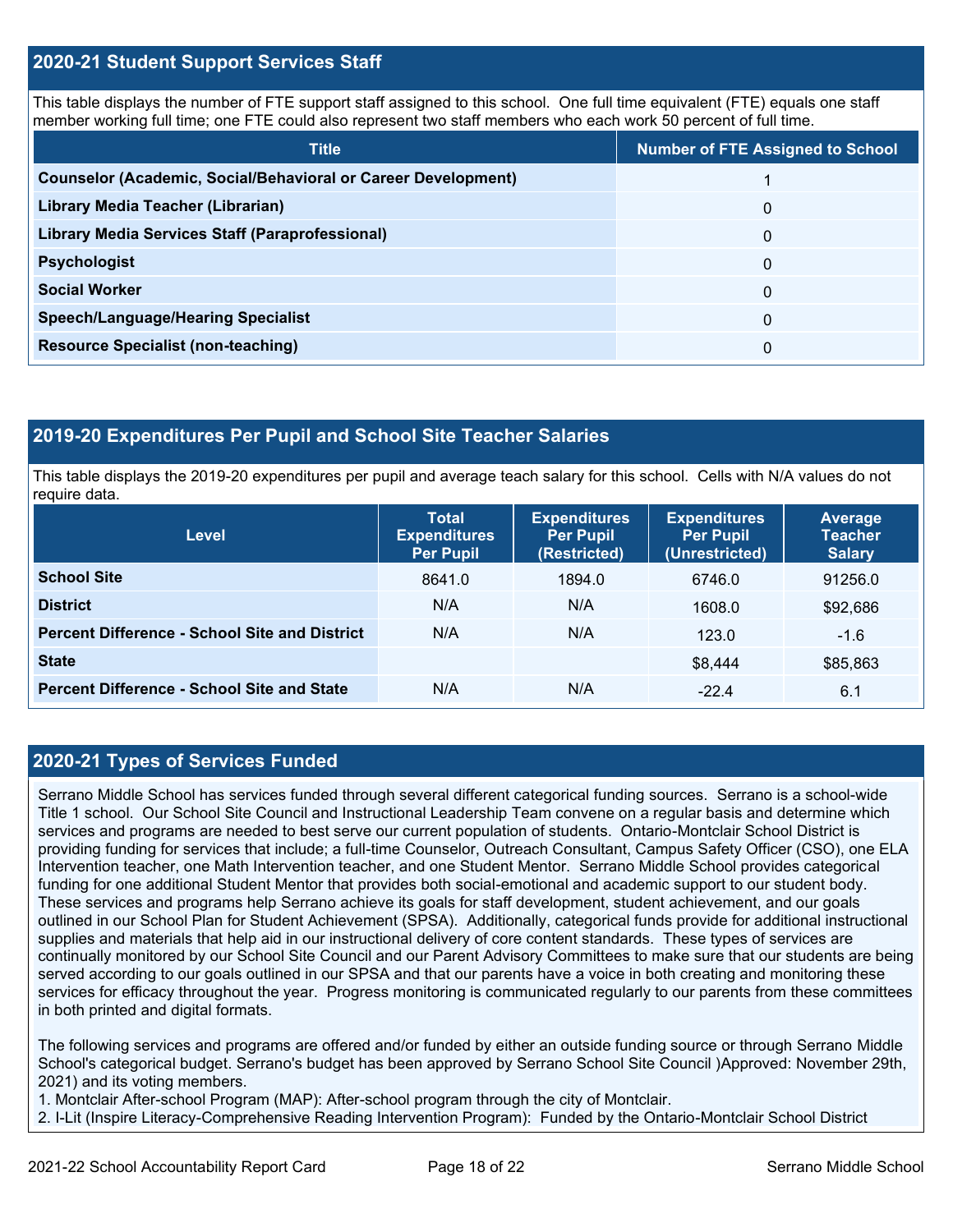3. AVID (Achievement Via Individual Determination) - Categorically funded by Serrano. AVID Tutors are also funded categorically by Serrano Middle School.

- 4. Targeted Math and ELA intervention Classes: Two Intervention teachers and Intervention programs have been categorically funded by Serrano and the Ontario-Montclair School District.
- 5. Data and Instructional Coach: Categorically Funded by Serrano Middle School.

#### **2019-20 Teacher and Administrative Salaries**

This table displays the 2019-20 Teacher and Administrative salaries. For detailed information on salaries, see the CDE Certification Salaries & Benefits web page at [http://www.cde.ca.gov/ds/fd/cs/.](http://www.cde.ca.gov/ds/fd/cs/)

| Category                                             | <b>District</b><br><b>Amount</b> | <b>State Average</b><br>for Districts<br>in Same Category |
|------------------------------------------------------|----------------------------------|-----------------------------------------------------------|
| <b>Beginning Teacher Salary</b>                      | \$48,998                         | \$52,060                                                  |
| <b>Mid-Range Teacher Salary</b>                      | \$87,146                         | \$84,043                                                  |
| <b>Highest Teacher Salary</b>                        | \$105,113                        | \$107,043                                                 |
| <b>Average Principal Salary (Elementary)</b>         | \$138,892                        | \$133,582                                                 |
| <b>Average Principal Salary (Middle)</b>             | \$141,565                        | \$138,803                                                 |
| <b>Average Principal Salary (High)</b>               | \$0                              | \$133,845                                                 |
| <b>Superintendent Salary</b>                         | \$319,095                        | \$240,628                                                 |
| <b>Percent of Budget for Teacher Salaries</b>        | 37%                              | 35%                                                       |
| <b>Percent of Budget for Administrative Salaries</b> | 6%                               | 5%                                                        |

#### **Professional Development**

Serrano Middle School offers research-based, ongoing professional development for both classified and certificated employees that is aligned with OMSD initiatives and 5-year Action Plan. Professional development is built around both site identified needs and district initiatives. Professional Development for the site is discussed by staff and administrators and is delivered during staff meetings, district workshops, and professional conferences. The 2020-21 school wide focus is on academic vocabulary and reading. Since schools are using online platforms to start the school year, student engagement strategies will be an additional area of focus. Additionally, teams of teachers are trained in data analysis and AVID strategies. All training will ensure the needs of all students (English Learners, Students with Disabilities, and Socio-economically Disadvantage) are considered in the training and met in the classroom. Serrano Middle School utilizes an Instructional Coach to support students and teachers on a dally basis through model lessons, team teaching, and observations and feedback.

This table displays the number of school days dedicated to staff development and continuous improvement.

| <b>Subject</b>                                                                  |  | $\big  2019-20 \big  2020-21 \big  2021-22 \big $ |
|---------------------------------------------------------------------------------|--|---------------------------------------------------|
| Number of school days dedicated to Staff Development and Continuous Improvement |  |                                                   |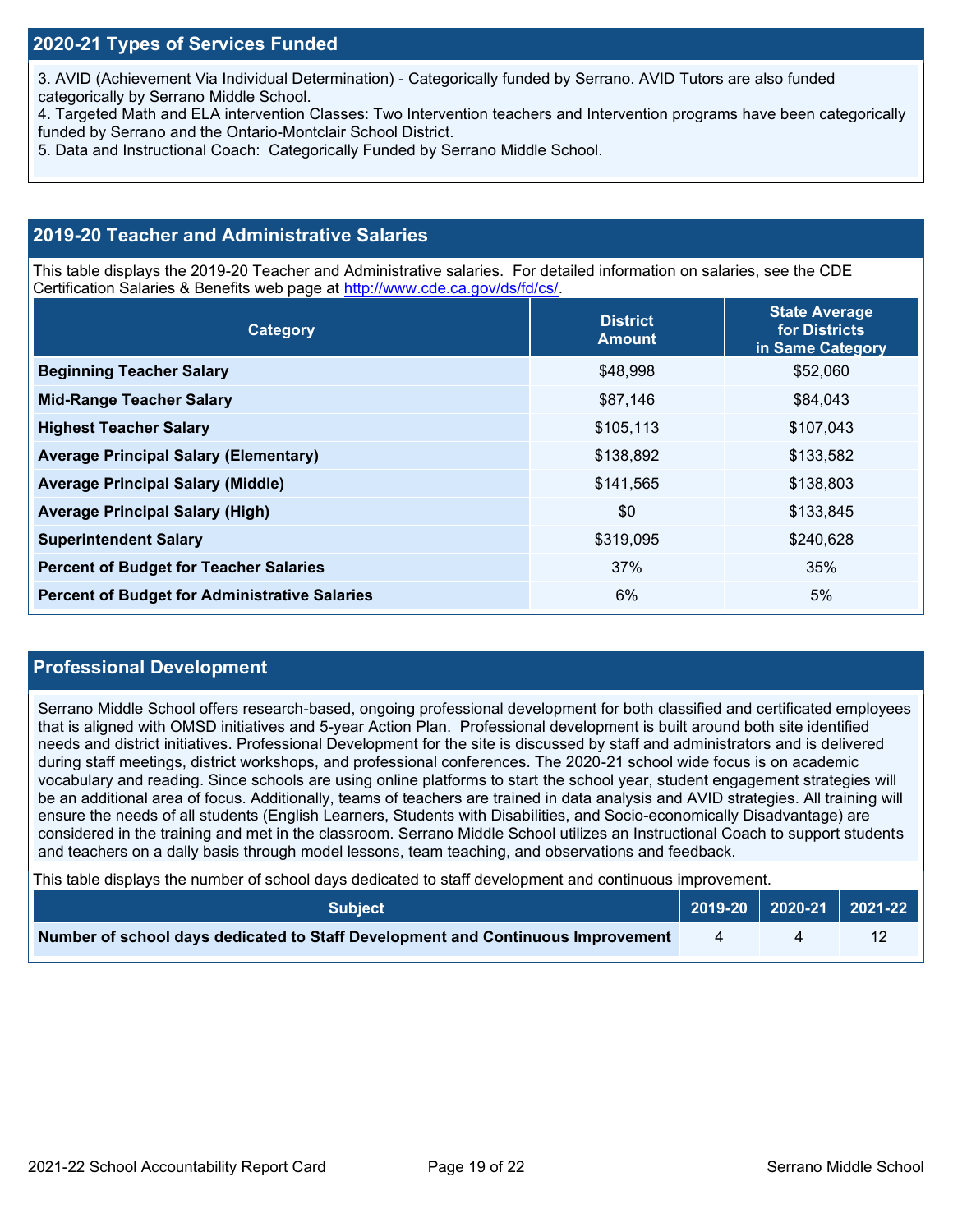# **Ontario-Montclair School District 2020-21 Local Accountability Report Card (LARC) Addendum**

## **Local Accountability Report Card (LARC) Addendum**

**2020-21 Local Accountability Report Card (LARC) Addendum Overview**



On July 14, 2021, the California State Board of Education (SBE) determined that the California Department of Education (CDE) will use the SARC as the mechanism to conduct a one-time data collection of the LEA-level aggregate test results of all school's local assessments administered during the 2020–2021 school year in order to meet the federal Every Students Succeeds Act (ESSA) reporting requirement for the Local Educational Agency Accountability Report Cards (LARCs).

Each local educational agency (LEA) is responsible for preparing and posting their annual LARC in accordance with the federal ESSA. As a courtesy, the CDE prepares and posts the LARCs on behalf of all LEAs.

Only for the 2020–2021 school year and the 2020–2021 LARCs, LEAs are required to report their aggregate local assessments test results at the LEA-level to the CDE by populating the tables below via the SARC. These data will be used to meet the LEAs' federal requirement for their LARCs. Note that it is the responsibility of the school and LEA to ensure that all student privacy and suppression rules are in place when reporting data in Tables 3 and 4 in the Addendum, as applicable.

The tables below are not part of the SBE approved 2020–2021 SARC template but rather are the mechanism by which these required data will be collected from LEAs.

For purposes of the LARC and the following tables, an LEA is defined as a school district, a county office of education, or a direct funded charter school.

| 2021-22 District Contact Information |                                   |  |  |
|--------------------------------------|-----------------------------------|--|--|
| <b>District Name</b>                 | Ontario-Montclair School District |  |  |
| <b>Phone Number</b>                  | $(909)$ 459-2500                  |  |  |
| Superintendent                       | Dr. James Q. Hammond              |  |  |
| <b>Email Address</b>                 | info@omsd.net                     |  |  |
| <b>District Website Address</b>      | https://www.omsd.net              |  |  |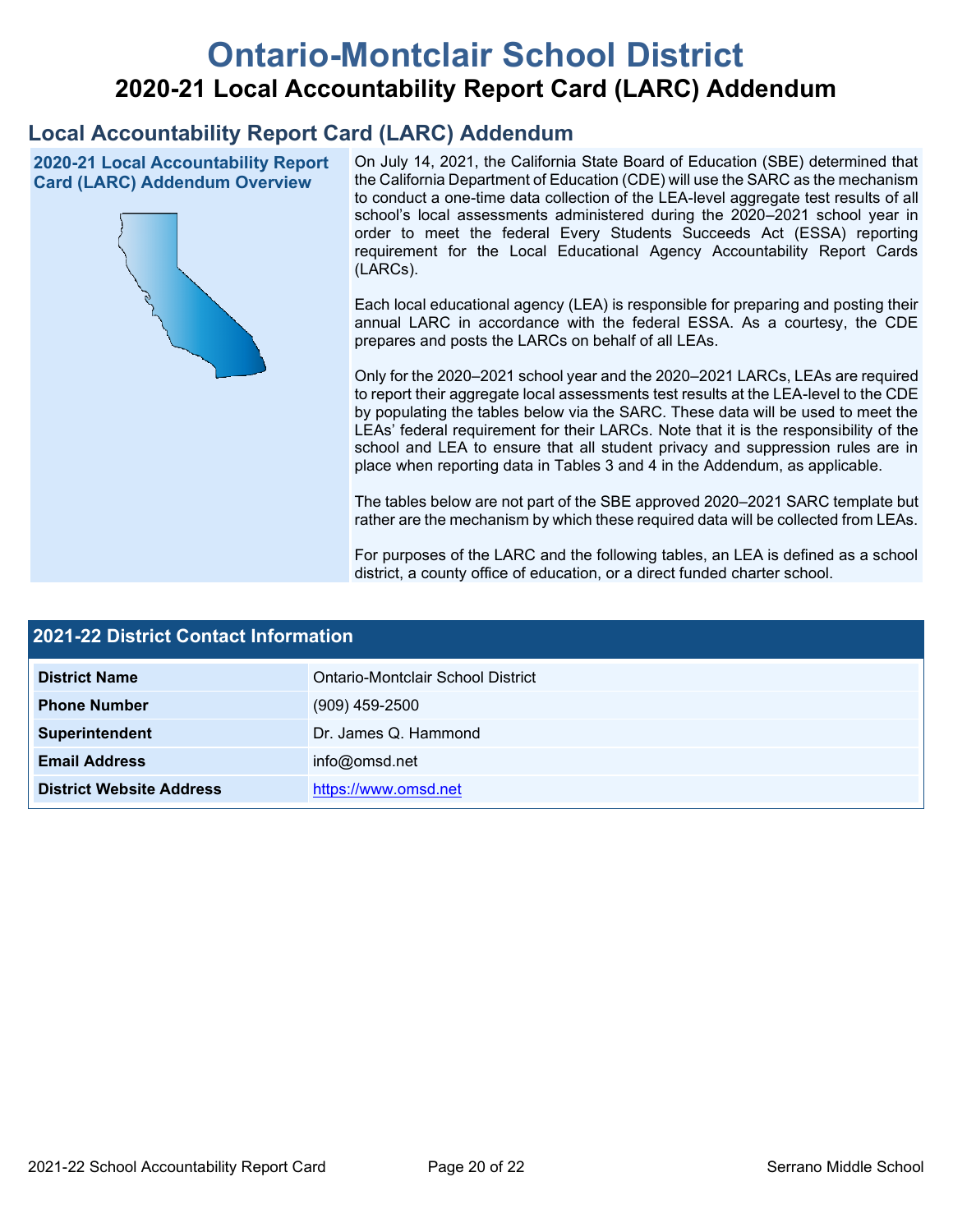### **2020-21 CAASPP Test Results in ELA by Student Group**

This table displays CAASPP test results in ELA by student group for students grades three through eight and grade eleven taking and completing a state-administered assessment. The CDE will populate this table for schools in cases where the school administered the CAASPP assessment. In cases where the school administered a local assessment instead of CAASPP, the CDE will populate this table with "NT" values, meaning this school did not test students using the CAASPP. See the local assessment(s) table for more information.

| <b>CAASPP</b><br><b>Student Groups</b>               | <b>CAASPP</b><br><b>Total</b><br><b>Enrollment</b> | <b>CAASPP</b><br><b>Number</b><br><b>Tested</b> | <b>CAASPP</b><br><b>Percent</b><br><b>Tested</b> | <b>CAASPP</b><br><b>Percent</b><br><b>Not Tested</b> | <b>CAASPP</b><br><b>Percent</b><br>Met or<br><b>Exceeded</b> |
|------------------------------------------------------|----------------------------------------------------|-------------------------------------------------|--------------------------------------------------|------------------------------------------------------|--------------------------------------------------------------|
| <b>All Students</b>                                  | 12994                                              | <b>NT</b>                                       | <b>NT</b>                                        | <b>NT</b>                                            | <b>NT</b>                                                    |
| <b>Female</b>                                        | 6378                                               | <b>NT</b>                                       | <b>NT</b>                                        | <b>NT</b>                                            | <b>NT</b>                                                    |
| <b>Male</b>                                          | 6616                                               | <b>NT</b>                                       | <b>NT</b>                                        | <b>NT</b>                                            | <b>NT</b>                                                    |
| American Indian or Alaska Native                     | 92                                                 | <b>NT</b>                                       | <b>NT</b>                                        | <b>NT</b>                                            | <b>NT</b>                                                    |
| <b>Asian</b>                                         | 257                                                | <b>NT</b>                                       | <b>NT</b>                                        | <b>NT</b>                                            | <b>NT</b>                                                    |
| <b>Black or African American</b>                     | 394                                                | <b>NT</b>                                       | <b>NT</b>                                        | <b>NT</b>                                            | <b>NT</b>                                                    |
| <b>Filipino</b>                                      | 81                                                 | <b>NT</b>                                       | <b>NT</b>                                        | <b>NT</b>                                            | <b>NT</b>                                                    |
| <b>Hispanic or Latino</b>                            | 11629                                              | <b>NT</b>                                       | <b>NT</b>                                        | <b>NT</b>                                            | <b>NT</b>                                                    |
| Native Hawaiian or Pacific Islander                  | 31                                                 | <b>NT</b>                                       | <b>NT</b>                                        | <b>NT</b>                                            | <b>NT</b>                                                    |
| <b>Two or More Races</b>                             | 140                                                | <b>NT</b>                                       | <b>NT</b>                                        | <b>NT</b>                                            | <b>NT</b>                                                    |
| <b>White</b>                                         | 370                                                | <b>NT</b>                                       | <b>NT</b>                                        | <b>NT</b>                                            | <b>NT</b>                                                    |
| <b>English Learners</b>                              | 2756                                               | <b>NT</b>                                       | <b>NT</b>                                        | <b>NT</b>                                            | <b>NT</b>                                                    |
| <b>Foster Youth</b>                                  | 73                                                 | <b>NT</b>                                       | <b>NT</b>                                        | <b>NT</b>                                            | <b>NT</b>                                                    |
| <b>Homeless</b>                                      | 2320                                               | <b>NT</b>                                       | <b>NT</b>                                        | <b>NT</b>                                            | <b>NT</b>                                                    |
| <b>Military</b>                                      | $\mathbf 0$                                        | $\mathbf 0$                                     | $\mathbf 0$                                      | $\mathbf 0$                                          | 0                                                            |
| <b>Socioeconomically Disadvantaged</b>               | 11552                                              | <b>NT</b>                                       | <b>NT</b>                                        | <b>NT</b>                                            | <b>NT</b>                                                    |
| <b>Students Receiving Migrant Education Services</b> | $\Omega$                                           | $\mathbf 0$                                     | $\mathbf{0}$                                     | $\Omega$                                             | 0                                                            |
| <b>Students with Disabilities</b>                    | 1919                                               | <b>NT</b>                                       | <b>NT</b>                                        | <b>NT</b>                                            | <b>NT</b>                                                    |